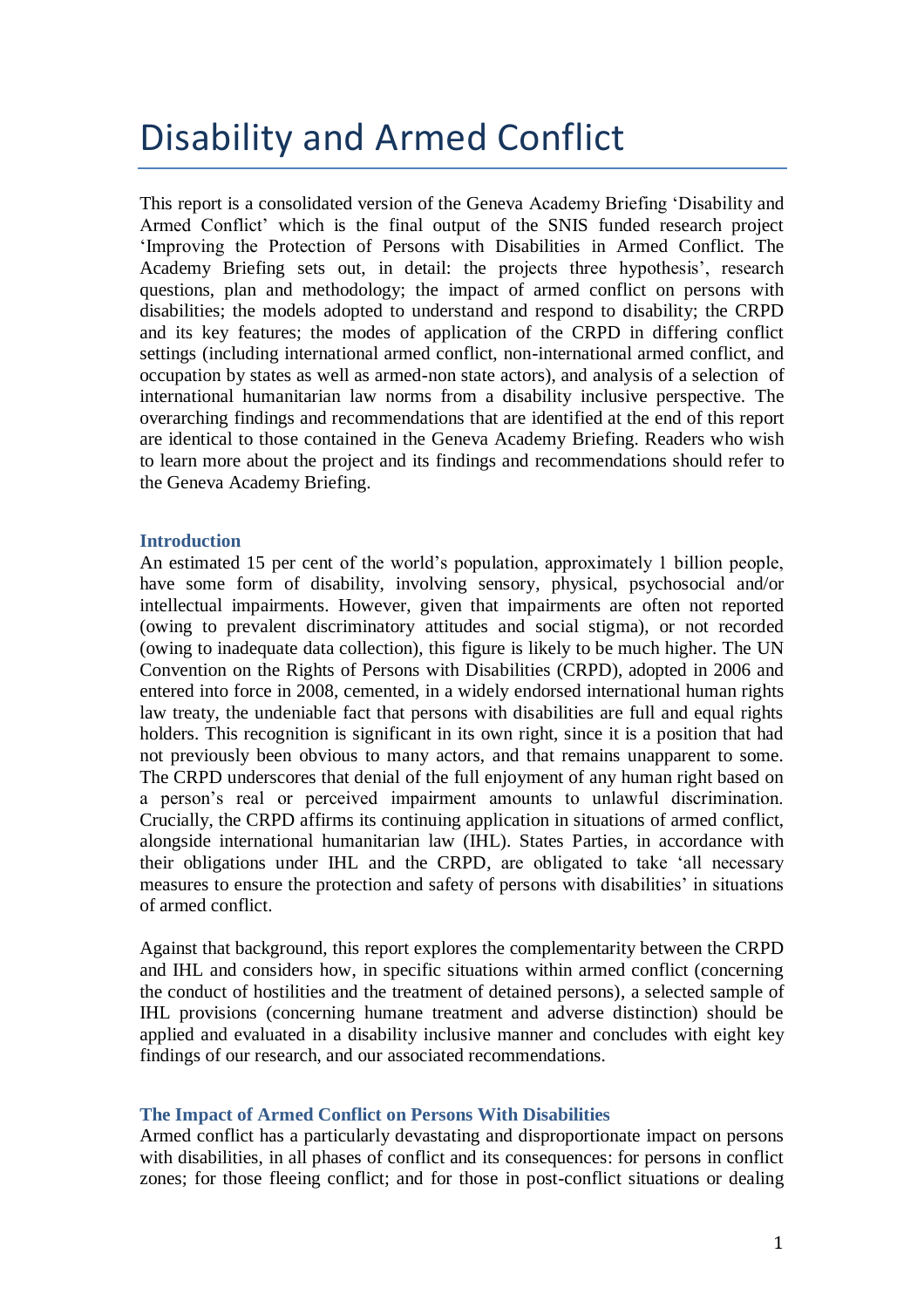with the aftermath of conflict. In the conflict setting, persons with disabilities are the subject of targeted killings;<sup>1</sup> 'clustered settlements' of persons with disabilities (including psychiatric institutions, orphanages and care homes) are used as human shields;<sup>2</sup> women and girls with disabilities are at increased risk of sexual and genderbased violence (SGBV), including through the use of SGBV as a strategy, tactic or policy in war;<sup>3</sup> persons with disabilities are more likely to be killed or sustain serious injury as a result of inaccessible protection mechanisms (such as effective advanced warnings before attacks);<sup>4</sup> inaccessible evacuation procedures (including transport and emergency information) result in their being left behind; <sup>5</sup> inaccessible humanitarian assistance (including food, water and shelters) can have a disproportionate and catastrophic impact on the health of persons with disabilities; those with existing impairments risk secondary and preventable conditions owing to the interruption or deterioration of medical care;<sup>6</sup> and the destruction of infrastructure and assistive devices can create physical barriers, preventing persons with disabilities from accessing their places of education and/or employment.<sup>7</sup>

In the context of those fleeing conflict, refugees and internally displaced persons with disabilities face exclusion from basic services. Refugee and displacement camps and facilities lack formal and comprehensive procedures to identify *all* refugees with disabilities and 'consequently, fail to provide them with protection and essential services, such as shelter and medical care that are accessible and responsive to their needs'.<sup>8</sup> In the aftermath of conflict, persons with disabilities are routinely denied access to justice, including access to effective remedies and reparation, for violations carried out during the conflict. Across conflict and post-conflict settings, persons with disabilities are widely seen as passive victims and are yet to be recognized and empowered to act as agents of change. They are not meaningfully consulted in humanitarian policy design, implementation and monitoring: they are not adequately represented within, or meaningfully consulted in, the design and implementation of action by many human rights and humanitarian organizations and mechanisms; they are not granted equal participation and full involvement in peace processes; and their

<sup>1</sup> CmmttRPD, Concluding Observations on the Initial Report of Colombia, UN doc CRPD/C/COL/CO/1, 30 September 2016, §24.

<sup>2</sup> UNICEF, Children with Disabilities in Situations of Armed Conflict, November 2018, p 4.

<sup>3</sup> Ibid. See also E. J. Wood, 'Conflict-Related Sexual Violence and the Policy Implications of Recent Research', 96 *International Review of the Red Cross* (*IRRC*) 894 (2014).

<sup>4</sup> By way of example, two female residents, with physical impairments, of the Mobarat Falastin Centre in Gaza were killed and four others injured when the centre was attacked by Israeli rockets during the 2014 conflict. A 'roof-knock' warning was given two minutes before the attack but this was insufficient time to evacuate or try to shelter all residents from the blast owing to their mobility restrictions. Interview with the manager of the Mobarat Falastin Centre by the author, Alice Priddy, in Gaza, November 2018. Notes on this interview are on file with the author and can be shared upon request. The attack was also reported in *The Guardian*, 'Disabled Palestinians Unable to Escape Israeli Air Strike', 12 July 2014.

<sup>5</sup> Human Rights Watch (HRW), 'Central African Republic: People with Disabilities Left Behind', 28 April 2015. Report of the United Nations Fact-Finding Mission on the Gaza Conflict, UN doc A/HRC/12/48, 25 September 2009, §§1286–1288.

<sup>6</sup> World Confederation for Physical Therapy, *The Role of Physical Therapists in Disaster Management*, 2016, p 42.

<sup>7</sup> Syria Relief, Children Living with Disabilities Inside Syria, 2018, p 23.

<sup>8</sup> UN Office of the High Commissioner for Human Rights (OHCHR), 'Migrants and Refugees with Disabilities Must be a Priority in New Global Compact on Migration – UN Experts', press release, 12 April 2017.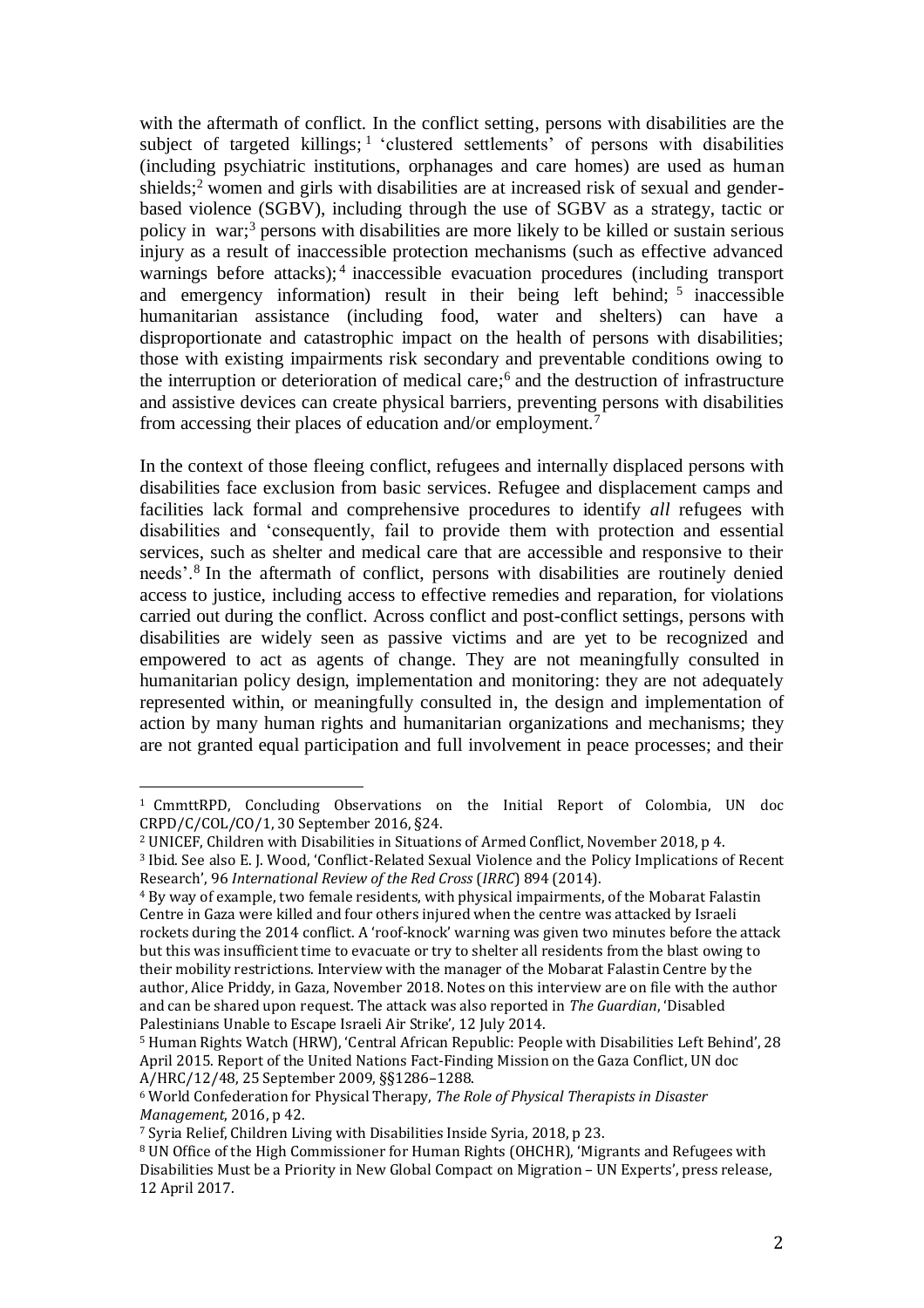role and potential contribution to conflict prevention and resolution is yet to be realized.

The consensus is that armed conflict has a disproportionate impact on persons with disabilities who, based on their impairment, are denied the rights and protections they are entitled to under both international human rights law (IHRL) and IHL. Yet the exact extent and nature of that impact is unknown. There is an acute lack of data that is reliable, comprehensive and disaggregated by age and gender on the impact of armed conflict on persons with a range of impairments. States Parties to the CRPD are not meeting their commitment to collect data and statistical research to enable them to formulate and implement the policies necessary to give effect to the CRPD.<sup>9</sup> Where data sets do exist they are often under-inclusive, relying on a narrow, medical-model understanding of disability. Such data sets do not adequately or consistently reflect the prevalence of those with psychosocial and/or intellectual impairments. Where this data is used to justify budget allocations and develop policy, it exacerbates the exclusion of persons with unrecognized disabilities and leads to further discrimination.

## **The Forgotten Victims of Armed Conflict**

Persons with disabilities are the largest minority group in the world.<sup>10</sup> Despite this, and the severe consequences that armed conflict has on them, persons with disabilities remain the 'forgotten victims of armed conflict'. <sup>11</sup> 'Disability' is still widely considered a niche issue, particularly in the conflict setting. Very little research or literature exists on the topic.<sup>12</sup> Open the contents page or index of any textbook on armed conflict and it is unlikely to include 'disability'; military manuals and IHL training programmes do not meaningfully incorporate the disability perspective; UNmandated commissions of inquiry and UN agency reports routinely fail to include a disability analysis of armed conflict,<sup>13</sup> not a single resolution of the UN Security Council,<sup>14</sup> Human Rights Council<sup>15</sup> or General Assembly is dedicated to addressing the disproportionate impact of armed conflict on persons with disabilities. In

<sup>9</sup> Art 31(1), Convention on the Rights of Persons with Disabilities (CRPD).

<sup>10</sup> UN Enable, Fact Sheet on Persons with Disabilities, n.d.

<sup>11</sup> CmmttRPD, 'Persons with Disabilities "Forgotten Victims" of Syria's Conflict – UN Committee', press release, 17 September 2013.

<sup>&</sup>lt;sup>12</sup> The few academic publications that do exist include: J. Lord, 'Persons with Disabilities in International Humanitarian Law', in M. Gill and C. Schlund-Vials (eds), *Disability, Human Rights and the Limits of Humanitarianism*, Routledge, 2015; N. Hart, M. Crock, R. McCallum and B. Saul, 'Making Every Life Count: Ensuring Equality and Protection for Persons with Disabilities in Armed Conflicts, 40 *Monash University Law Review* 1 (2014).

<sup>13</sup> Notable exceptions include OHCHR, Thematic Study on the Rights of Persons With Disabilities Under Article 11 of the Convention on the Rights of Persons with Disabilities, on Situations of Risk and Humanitarian Emergencies, UN doc A/HRC/31/30, 30 November 2015; the Report of the Detailed Findings of the Independent International Fact-Finding Mission on Myanmar, UN doc A/HRC/39/CRP, 17 September 2018; Report of the UN Commission on South Sudan, UN doc A/HRC/40/CRP.1, 20 February 2019, §§177–182.

<sup>&</sup>lt;sup>14</sup> The UNSC has recognized, albeit in a rather nominal manner, the particular risks experienced by persons with disabilities in resolutions devoted to particular conflicts (see e.g., UNSC Res 2409, 27 March 2018, on the conflict in the DRC, §36(i)(b)) or in its resolutions devoted to conflict per se. See e.g., UNSC Res 2417, 24 May 2018.

<sup>15</sup> UN Human Rights Council (HRC) Res 9/9, Protection of the Human Rights of Civilians in Armed Conflict, UN doc A/HRC/9/L.11, 2008.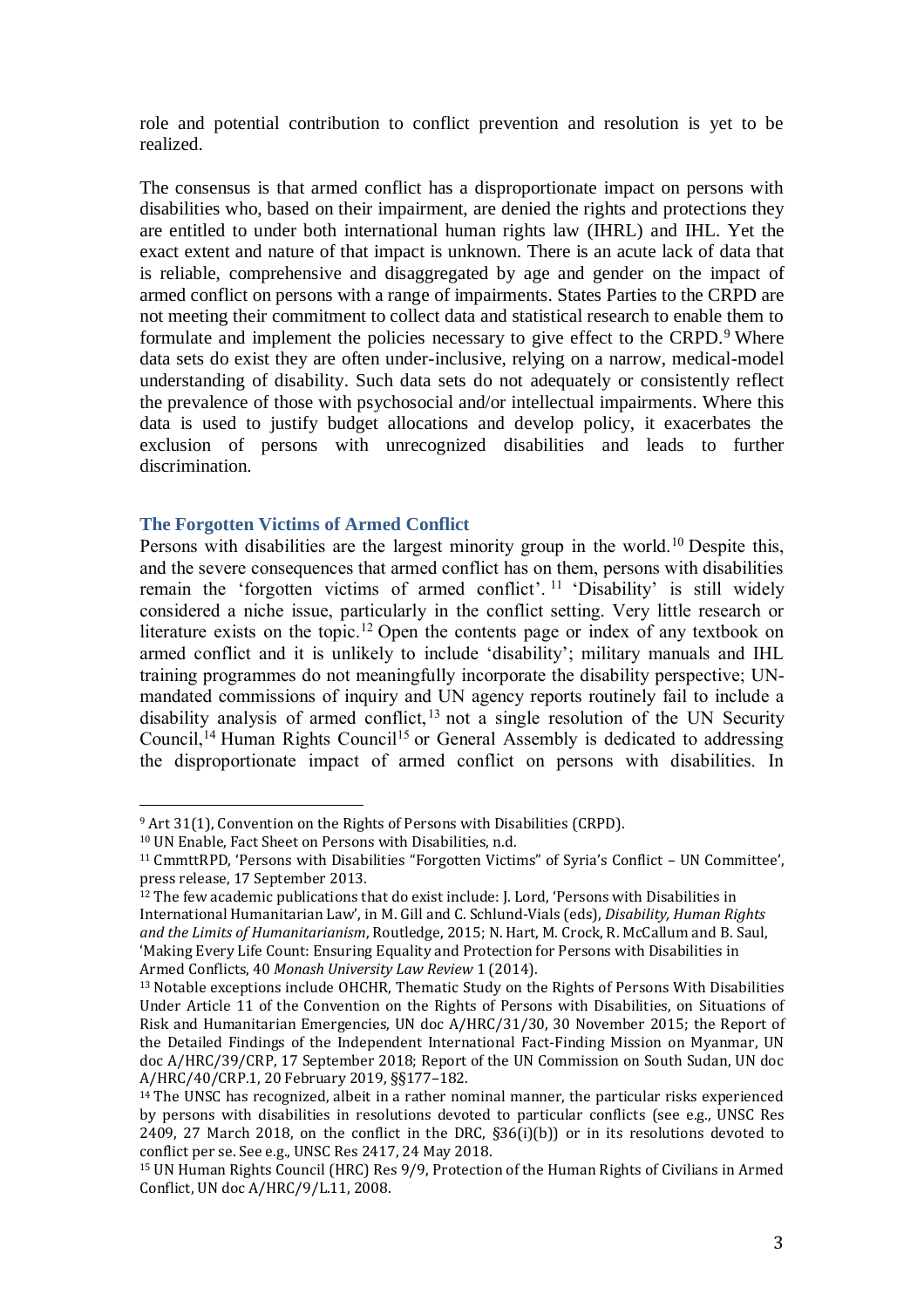comparison, the gender impact and response to armed conflict is rightly receiving growing attention, including through the Women, Peace and Security framework.<sup>16</sup> Instead, persons with disabilities are often implicitly referred to as 'vulnerable groups', and thereby purportedly included within relevant discussions. Little *dedicated* attention is paid to the diversity of disability and the lived experiences of persons with disabilities in the conflict setting.

Where disability is included within humanitarian policy (by states or humanitarian organizations), there tends to be a focus on physical and sensory impairments to the exclusion of persons with psychosocial and intellectual impairments. This approach might be explained by under-inclusive data sets and/or a lack of awareness of the diversity of disability. The result is that services for persons with disabilities in the conflict setting are often only concerned with rehabilitation of persons with physical impairments, such as the provision of prosthetics and physiotherapy for amputees. Persons with psychosocial or intellectual impairments are excluded and responses to the broader rights-based needs of persons with disabilities are absent or inadequate, such as, for example, accessible reproductive health services for survivors of sexual violence or mental health services to overcome psychological trauma.

Ultimately, all mainstream humanitarian services should be fully accessible to all persons, including persons with disabilities. Failure to ensure full and equal access to services amounts to discrimination based on impairment and violation of associated rights.<sup>17</sup> Additional to the need for equally accessible 'mainstream' services, services should also be targeted and specific to persons with disabilities, for example training and education programmes on the use of sign language and braille for persons with auditory or visual impairments.

## *Prevention of Primary Impairment, Not Disability Rights*

 $\overline{a}$ 

As well as a distorted focus on physical impairments, states and other stakeholders often confuse prevention of primary impairment with disability rights. Prevention of a primary impairment is part of the general right to the highest attainable standard of health. It is not part of disability rights and, as such, is not an implementing measure under the CRPD. It is of concern that the two are muddled, as resources and finances are, as a consequence, often dedicated to primary impairment prevention at the expense of giving effect to disability rights. Within the armed conflict setting, this confusion is evident in states' inclusion of weapons control and disarmament strategies within disability discourse.

Although some weapons law treaties expressly add to disability rights discourse and provide for specific reparations and support that should be available to survivors,<sup>18</sup> it is not their focus on preventing primary impairment that is of relevance to disability rights advocates. Rather, it is the equal access to the provisions of these texts that is their concern. The Mine Ban Treaty, for example, includes provisions concerning mine awareness activities and the marking of mined areas to ensure the 'effective'

<sup>16</sup> UNSC Res 13/25, 31 October 2000, amongst others. In relation to sexual violence, women with disabilities have been included within the Framework on Women, Peace and Security. <sup>17</sup> Arts, 2,5 and 9, CRPD.

<sup>18</sup> E.g., the 2008 Convention on Cluster Munitions expressly recognizes the rights and dignity of victims of cluster munitions as well as the risk of discrimination based on impairment that they face (Preamble and Arts 2 and 5).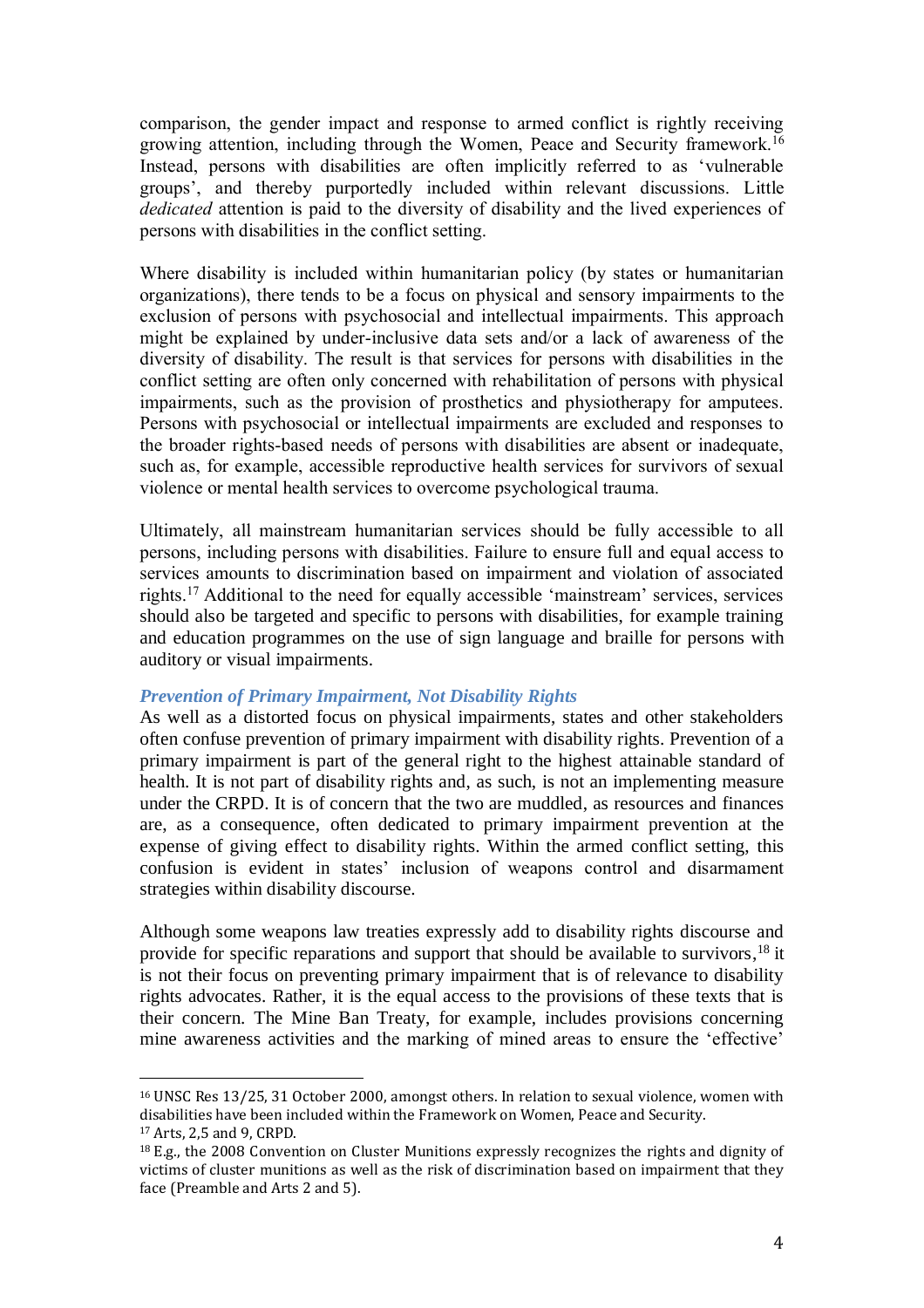exclusion of civilians. <sup>19</sup> Reading these provisions from a disability inclusive perspective, the marking of mined areas should be in accessible formats and mine awareness activities should include providing mine education that is tailored to members of the community who have sensory and intellectual impairments, thereby ensuring that persons with existing impairments receive the benefit of these provisions and reducing the risk of death or serious injury from mines.

#### **The Convention on the Rights of Persons with Disabilities**

The United Nations Convention on the Rights of Persons with Disabilities (CRPD) was adopted on 13 December 2006 at the UN Headquarters in New York. The CRPD marks a seismic shift in attitudes away from the view that persons with disabilities are objects of charity and medical treatment towards the realization that persons with disabilities are full and equal rights-holders. There are numerous unique and revolutionary aspects to the Convention, most notably for present purposes, unlike most other human rights treaties, the Convention expressly provides in Article 11 that it continues to apply during armed conflict alongside IHL.

The raison d'être of the CRPD is to ensure that persons with disabilities enjoy the same human rights as everybody else. The CRPD expressly affirms that existing rights and freedoms, such as the rights to life,  $20$  equal recognition before the law,  $21$ liberty and security of the person, privacy and family life,  $2^2$  education, health, employment and the right to participate in political, public and cultural life,<sup>23</sup> apply equally to persons with disabilities. Freedoms enshrined include freedom from torture, cruel, inhuman or degrading treatment or punishment,  $24$  liberty of movement and nationality, <sup>25</sup> and freedom of expression and opinion.

## *Defining Disability*

As disability is an evolving concept that changes across both contexts and time, incorporating a definition into the Convention would risk time-locking it. Therefore, the Convention's drafters opted to make clear in the Preamble that disability is an 'evolving concept and that disability results from the interaction between persons with impairments and attitudinal and environmental barriers that hinders their full and effective participation in society on an equal basis with others'. In a similar vein, the definition of 'persons with disabilities' within Article 1 includes 'those who have long-term physical, mental, intellectual or sensory impairments which in interaction with various barriers may hinder their full and effective participation in society on an equal basis with others'. The CRPD thereby adopts a social model understanding of disability and, through recognizing disability as an 'evolving concept', it allows for the Convention to adapt and remain relevant over time and in different contexts.

 $19$  Arts 6(7)(d) and 5(2), Convention on the Prohibition of the Use, Stockpiling, Production and Transfer of Anti-Personnel Mines and Their Destruction.

<sup>20</sup> Art 10, CRPD.

<sup>21</sup> Art 12, ibid.

<sup>22</sup> Arts 22 and 23, ibid.

<sup>23</sup> Arts 29 and 30, ibid.

<sup>24</sup> Art 15, ibid.

<sup>25</sup> Art 18, ibid.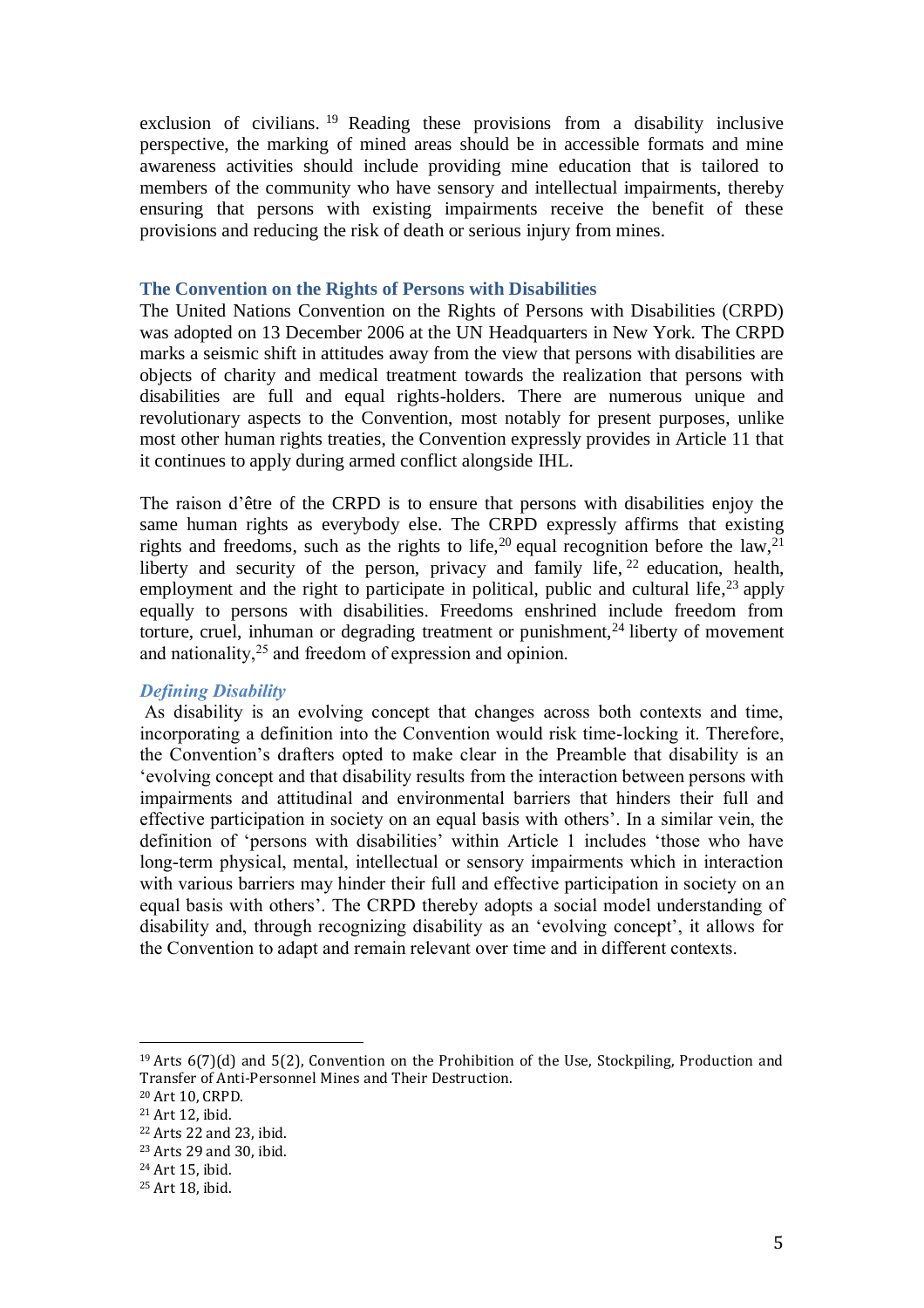## *Reasonable Accommodation*

One of the most revolutionary and innovative aspects of the CRPD is its inclusion of the concept of reasonable accommodation.<sup>26</sup> Reasonable accommodation refers to the granting of 'necessary and appropriate modification and adjustments not imposing a disproportionate or undue burden, where needed in a particular case, to ensure to persons with disabilities enjoyment or exercise on an equal basis with others of all human rights and fundamental freedoms'.<sup>27</sup> At its core, reasonable accommodation is about responding to the *individual* needs of a person with a disability to effectively redress the inequalities within society and the environment faced by persons with disabilities.

The CRPD not only recognizes that failure to provide reasonable accommodation amounts to unlawful discrimination (Article 2), but goes further by enshrining the right to reasonable accommodation as a stand-alone legally enforceable right. Compliance with the need to provide reasonable accommodation will fall on the public sector (for example, in the provision of services to the public such as education) as well as the private sector (such as in the employment context or public service delivery that is contracted to private entities). Therefore, states parties have a duty to directly comply with the obligation as well as to take 'all appropriate steps to ensure that reasonable accommodation is provided'. This would include enacting legislation that obliges private employers to provide reasonable accommodation and possibly providing support to smaller business to meet this obligation.

## *The Right to Equal Access*

The right to equal access, or in other words accessibility, is one of the key principles of the CRPD and an essential pre-condition to the effective and equal enjoyment of human rights by persons with disabilities. To enable persons with disabilities to participate fully in all aspects of life, Article 9 obliges states parties to take appropriate measures to ensure access on an equal basis with others to 'the physical environment, to transportation, to information and communications, including information and communications technologies and systems, and to facilities and services provided to the public'.<sup>28</sup>

In its General Comment on Article 9, the Committee confirmed that denial of access should be considered to constitute a discriminatory act, regardless of whether the perpetrator is a public or private entity.<sup>29</sup> The right to equal access of all services provided to the public is of particular relevance when considering the provision of humanitarian protections and services in the conflict setting, such as emergency information, evacuation procedures, shelters and transitional justice mechanisms.

<sup>26</sup> Arts 2 and 5, CRPD.

<sup>27</sup> Art 2, CRPD.

<sup>28</sup> Art 9, CRPD..

<sup>29</sup> CmmttRPD, *General Comment No 2: Article 9*: *Accessibility*, UN doc CRPD/C/GC/2, 22 May 2014, §13.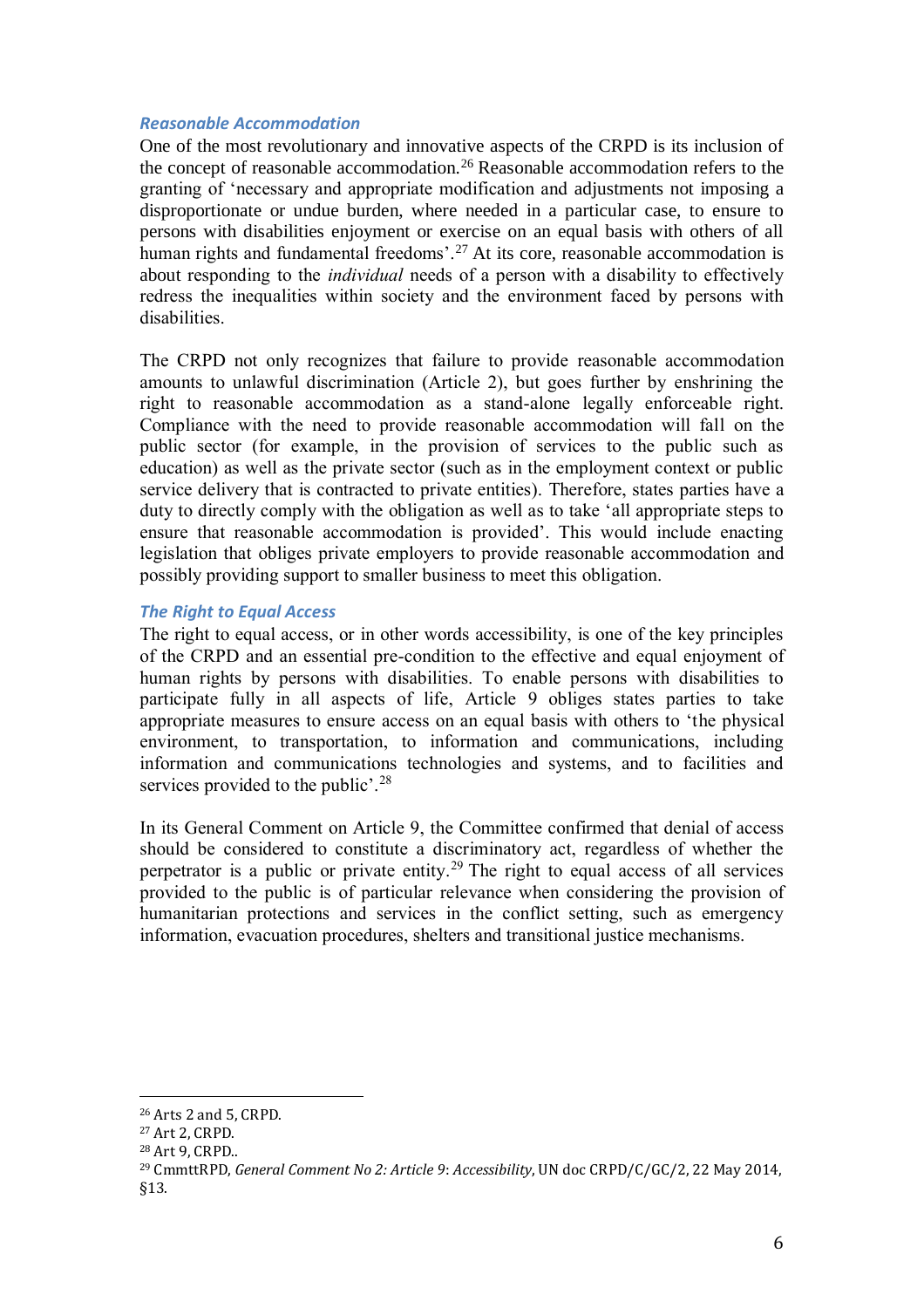## **The CRPD and Armed Conflict**

CRPD is one of only two human rights treaties (the other being the Convention on the Rights of the Child)<sup>30</sup> to expressly provide that it continues to apply during armed conflict alongside IHL. Article 11 of the Convention requires that:

States Parties shall take, in accordance with their obligations under international law, including international humanitarian law and international human rights law, all necessary measures to ensure the protection and safety of persons with disabilities in situations of risk, including of armed conflict, humanitarian emergencies and the occurrence of natural disasters.

The CRPD does not contain a derogations clause – as is provided, for example, in Article 4 of the ICCPR – meaning that there is no possibility for States Parties to suspend application of the Convention's provisions during states of emergency or armed conflict. Instead, it affirms that the rights of persons with disabilities continue to apply during armed conflict and that these rights exist alongside IHL.

The extent to which the CRPD applies to any given armed conflict will be context dependent and influenced by who the actors are, the territory on which the acts take place, the rights engaged and the IHL norms that are applicable. Below, several scenarios related to armed conflict are explored with regard to the extent to which the CRPD will apply.

## *The Extraterritorial Application of the CRPD*

The extraterritorial application of human rights law is especially relevant to armed conflict where a state may be operating outside its territory (e.g. in an international armed conflict where operations take place outside the state party's territory; or as a third party in a non-international armed conflict (NIAC) taking place outside the state party's territory). Where a state party to the CRPD is engaged in an armed conflict abroad, this raises the question of whether or not their human rights obligations (in this case those contained in the CRPD) follow them.

The CRPD does not expressly stipulate its geographical scope of application, which would ordinarily be, at the very least and as discussed earlier, within a state's territory. Instead, the CRPD takes a broader approach by requiring States Parties to 'refrain from engaging in *any* act or practice that is inconsistent with the present Convention and to ensure that public authorities and institutions act in conformity with the present Convention' (i.e. no limitation is set as to the location of the act; emphasis added). <sup>31</sup> This provision, combined with the CRPD's silence on its geographical application, suggests that the states' obligations will remain whether or not it is acting on its territory. This conclusion is further supported by Article 11's express application of the CRPD to armed conflicts per se, without limitation regarding the location or nature of the conflict.

There are two well-known means by which extraterritorial jurisdiction may be activated: personal jurisdiction (the 'personal model' of jurisdiction) or geographical jurisdiction (the 'spatial model'). According to the spatial model, jurisdiction will be established when a state exercises de facto effective control over a geographical area.

<sup>30</sup> Art38(1), Convention on the Rights of the Child.

<sup>31</sup> Art, 4(1)(d), CRPD.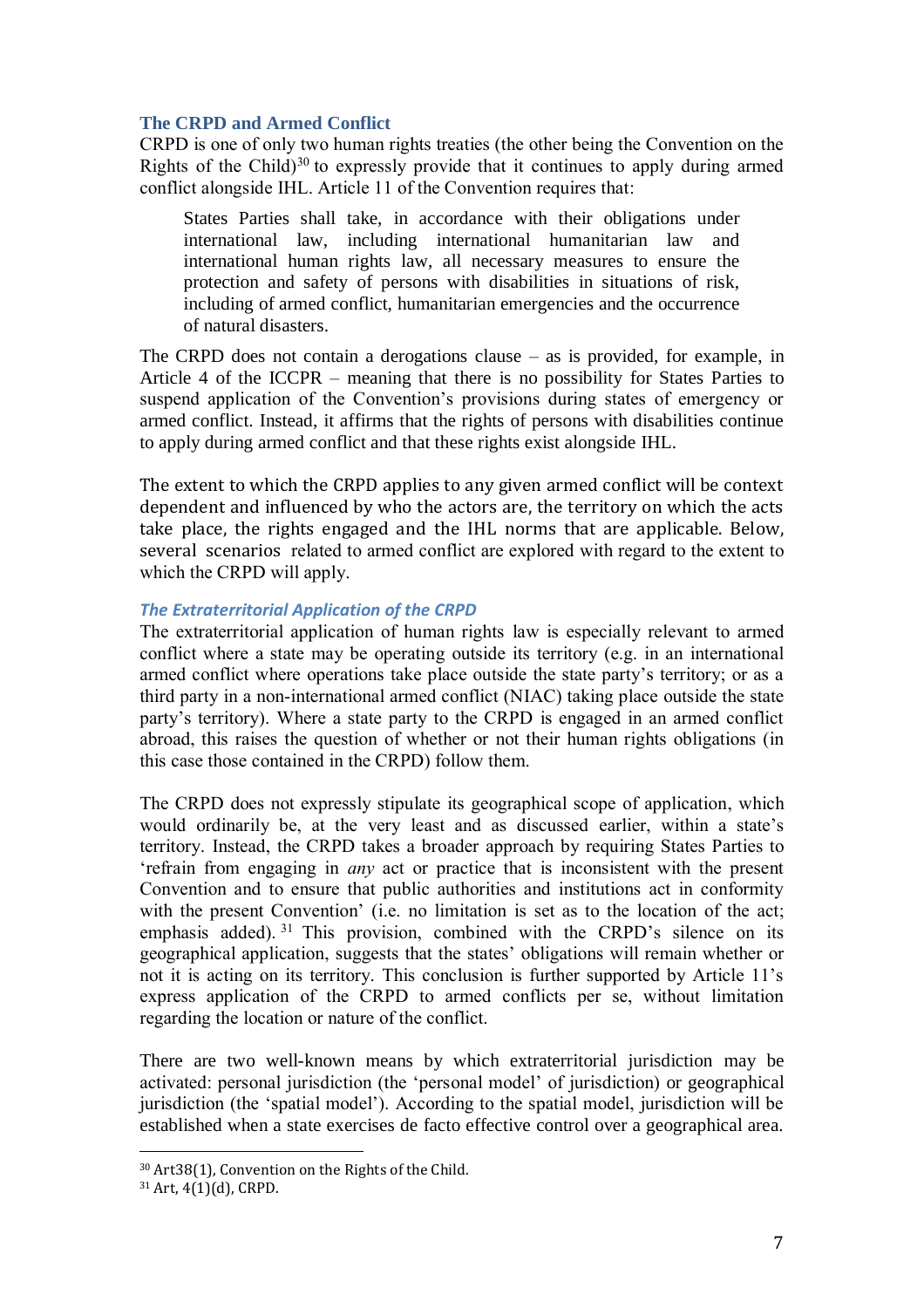Although it can be said with certainty that the CRPD will apply to a state party's extraterritorial conduct where it has de facto effective control over an area, it does not necessarily mean that the CRPD will apply in the same way and to the same extent extraterritorially as it does territorially. Some obligations may not apply at all or, at least, not in their entirety. The extent to which the CRPD will apply will be dependent on the degree of authority and control the state party has, how long it has had such control and whether or not it has the power to guarantee the right or provision in question.

According to the personal model, jurisdiction will be established when a state exercises authority and control over individuals, the obvious example being when a state detains an individual. Where a state party is exercising authority and control over an individual extraterritorially (e.g. by detaining that person at a checkpoint), the human rights norms that 'are relevant to the situation' will apply.<sup>32</sup> In the context of the extraterritorial application of the CRPD in armed conflict, such norms will include the prohibitions on arbitrary deprivation of life and torture,  $33$  and the obligation to provide detained persons with access to healthcare equal to that of other detainees and not to discriminate against the detainee on the basis of their disability.<sup>34</sup> Other CRPD obligations, such as to protect the rights of persons with disabilities in the workplace or to ensure that persons with disabilities have access to cultural materials in accessible formats,<sup>35</sup> will clearly not be relevant to the treatment of the detainee and therefore not applicable. The situation is more complex, and requires a more detailed case-by-case assessment in the instance of long-term occupation of a foreign territory by a state party, including having regard to the extent to which the Occupying Power takes control of infrastructure, public security and the like.

#### *The Relationship Between IHL and the CRPD*

Where it has been established that the CRPD is applicable within a situation of armed conflict under one of the models of jurisdiction, it is then necessary to consider the interrelationship between the CRPD and IHL. The relationship between these bodies of law and how they apply in relation to one another is complex and is still to be firmly settled within international law. The relationship will ultimately always be context dependent. One can envisage four clear scenarios that will impact this relationship: firstly, where IHL and the CRPD are clearly aligned (for example, the prohibition on 'adverse distinction' in IHL and the prohibition on all forms of discrimination based on disability in the CRPD),  $36$  there is little controversy as to how to interpret these norms. Secondly, where the two bodies of law complement each other (including where one body of law extends or provides more detail on the scope or content of a norm), again the situation is relatively straightforward: the more specific body of law will provide the primary framework but the second body of law will still make a significant contribution. For example, on the provision of food aid to

<sup>32</sup> European Court of Human Rights (ECtHR), *Al-Skeini and Others v United Kingdom*, Judgment, App no 5521/07, 7 July 2011, §88.

<sup>33</sup> Arts 10 and 15, CRPD.

<sup>34</sup> Arts 25, 9 and 5, CRPD.

<sup>35</sup> Arts 27 and 30, ibid.

<sup>36</sup> Although disability is not expressly included as one of the prohibited grounds of adverse distinction in IHL, it would fall under 'any other similar criteria', Common Art 3 to the Geneva Conventions; Art 75 (1), Additional Protocol I (API), 1977; Art 4(1), Additional Protocol II (APII), 1977; and International Committee of the Red Cross, Study on Customary International Humanitarian Law (ICRC Customary IHL Study), Rule 88.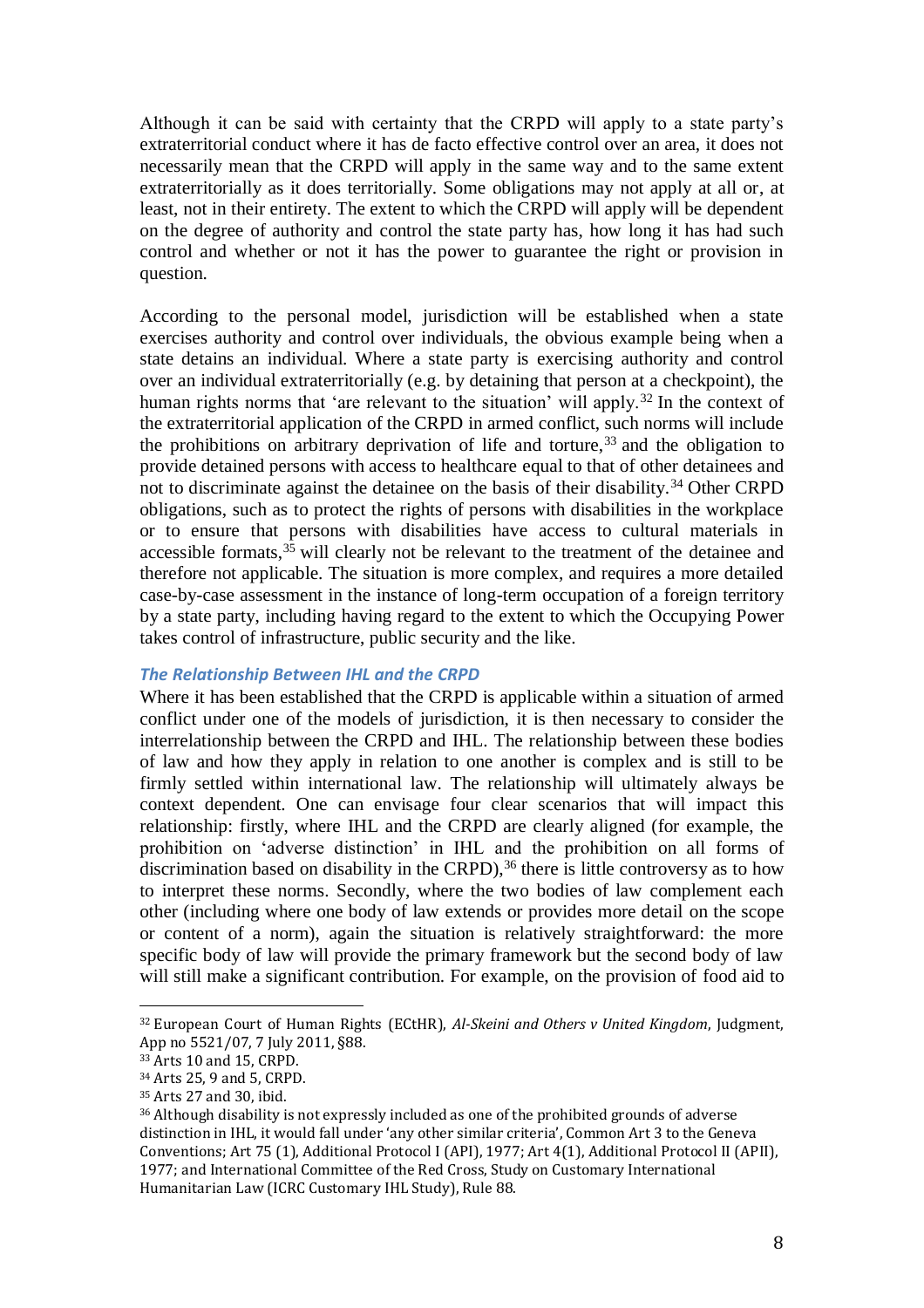the civilian population in a NIAC, IHL may be the primary body of law, and the CRPD, as the secondary body of law, will provide detail on how food aid should be carried out in an accessible manner to ensure that persons with disabilities are not excluded. <sup>37</sup> Nevertheless, in some circumstances the CRPD could be the primary body of law to be interpreted in light of IHL designed to deal with the specific situation of armed conflict.

Thirdly, where one body of law is silent on an issue that the other body of law expressly addresses. Freedom of expression, by way of example, is outlined in detail in the CRPD (as well as other human rights treaties), whereas IHL contains no provisions related to freedom of expression. It could be assumed that where one body of law is silent on an issue, the other body of law automatically fills this gap. However, this will not always be the case as 'the gap in the law of armed conflict may be a deliberate omission, reflective of the reality of the armed conflict.<sup>38</sup> Thus, it cannot be said that the human rights norm will apply unaltered; instead, it will be determined on a case-by-case basis. By way of example, parties to an armed conflict must give effective advance warning of attacks that may affect the civilian population, unless circumstances do not permit.<sup>39</sup> IHL does not provide guidance on the means used to deliver this warning, but Article 21 of the CRPD (freedom of expression and opinion and access to information) does outline the measures that need to be taken to ensure that 'information intended for the general public' is accessible to all persons with disabilities. This includes using sign languages, braille, augmentative and alternative communication. Although the CRPD is clear on this issue, on which IHL is silent, the former will still have to be interpreted in light of the armed conflict setting and so may not apply in the same manner as it would in peacetime.

A final scenario would be where the two bodies of law are at odds with one another on a particular issue. Where the two bodies of law are conflicting, consideration will have to be given to which offers the greatest protection and whether one has been superseded by a newer norm, for example the IHL provision allowing prisoners of war to be held in isolation based on their impairment has arguably been superseded by the CRPD prohibition on discrimination based on impairment.<sup>40</sup>

The Committee on the Rights of Persons with Disabilities has an important role to play in the contextual interpretation and, therefore, enforcement of *both* IHL and the CRPD these bodies of law. When reviewing state reports and individual complaints, Article 11 requires the Committee to ask whether this state is taking 'all necessary measures' in accordance with their obligations under IHL and human rights law (including the CRPD) to ensure the safety and protection of persons with disabilities in armed conflict? In this regard, the Committee is in a special and exceptionally important position of being mandated to review the complementarily between IHL and the CRPD and consider the application of IHL as it affects persons with disabilities. Such a review should also be undertaken by the Human Rights Council working group during the Universal Periodic Review

<sup>37</sup> Arts 9 and 25, CRPD.

<sup>38</sup> Murray, E. Wilmshurst, F. Hampson, C. Garraway, N. Lubell and D. Akande, *Practitioners' Guide to Human Rights Law in Armed Conflict*, Oxford University Press, 2017, §4.67.

<sup>39</sup> ICRC Customary IHL Study, Rule 20.

<sup>40</sup> Art 30, Geneva Convention III (GCIII) allows for prisoners of war with 'mental disease' to be held in isolation.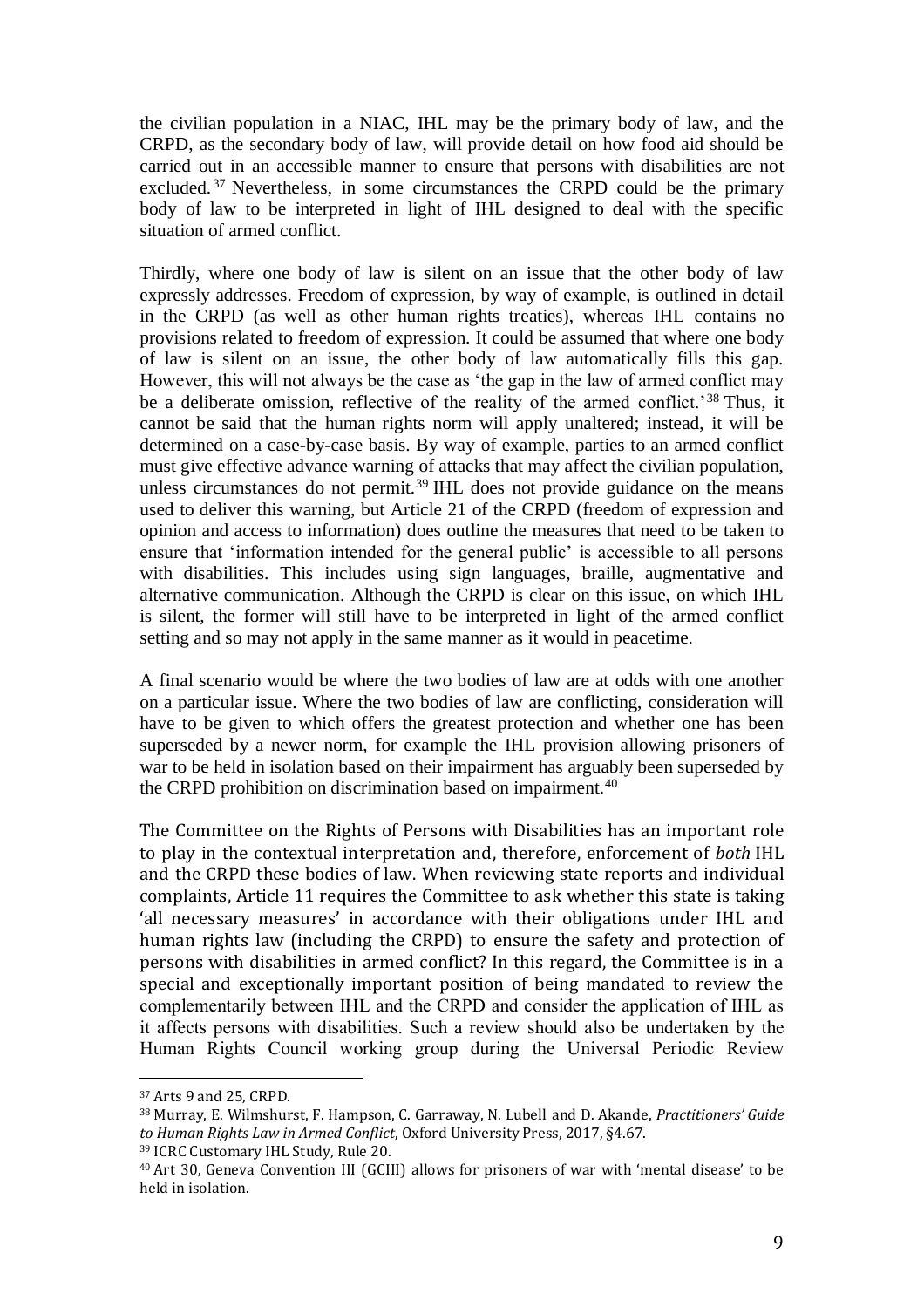mechanism, within the Special Rapporteur on the rights of persons with disabilities' thematic and country-specific reports, as well as during the International Conference of the Red Cross and Red Crescent.

## *Situations of Occupation*

All or part of a state's territory will be considered under belligerent occupation by another state when 'it is actually placed under the authority of the hostile forces. Whether or not CRPD obligations will apply, and to what extent, to a situation of occupation will be context dependent. Factors including the prevailing security situation and the duration of the occupation will be relevant. A prolonged occupation will lead to high expectations with regard to fulfilling the occupied population's human rights, including those contained in the CRPD. At the very least, an occupying state party is required to *respect* the rights of the occupied population under the CRPD – as well as any other applicable human rights law treaties – such as the right to respect for a person's physical and mental integrity on an equal basis with others,  $41$ and to refrain from prohibited acts, such as torture, cruel, inhuman or degrading punishment and discrimination based on impairment.<sup>42</sup> If the Occupying Power has established effective authority and jurisdiction over an area and thus is capable of fully fulfilling its CRPD obligations, it will be obligated to do so.

Conversely, where a state has lost effective control of part of its territory to another state, it still remains under an obligation to take all the appropriate diplomatic, economic, judicial and other measures within its power to protect the human rights, including those contained in the CRPD, of the population living in its territory outside of its control.

# *Obligations of Armed Non-State Actors (ANSAs) Towards Persons with Disabilities During Armed Conflict*

The exact legal framework applicable to the conduct of ANSAs within armed conflict remains a moot point within international law. It is settled that all parties to an armed conflict, 'whether states or non-state actors, are bound by international humanitarian law, even though only sates may become parties to international treaties'.<sup>43</sup> According to state practice, as well as international case law, at a minimum Common Article 3 of the 1949 Geneva Conventions (Common Article 3), Additional Protocol II of 1977 (APII) and customary IHL would all apply to ANSAs that are party to a NIAC.

Although it is clear that ANSAs are duty bearers under IHL, a more contentious issue is whether ANSA actors are also duty bearers under IHRL, and for present purposes the CRPD specifically. It has been affirmed by several UN entities, including the Commission of Inquiry on Syria that 'at a minimum, human rights obligations constituting peremptory international law (jus cogens) bind State, individual and non-State collective entities', including armed groups. Acts violating jus cogens – for instance, torture or enforced disappearances – can never be justified.'<sup>44</sup>

<sup>41</sup> Art 17, CRPD.

<sup>42</sup> Art 15, CRPD; Art 7, ICCPR; Art 2, Convention against Torture and Other Cruel, Inhuman or Degrading Treatment and Punishment (CAT).

<sup>43</sup> Special Court for Sierra Leone, *Prosecutor v Sam Hinga Norman*, Case no SCSL-2004-14- AR72(E), Appeal Chamber, Decision, 31 May 2004, §22.

<sup>44</sup> Report of the Independent International Commission of Inquiry on the Syrian Arab Republic, UN doc A/HRC/19/69, 22 February 2012, §106.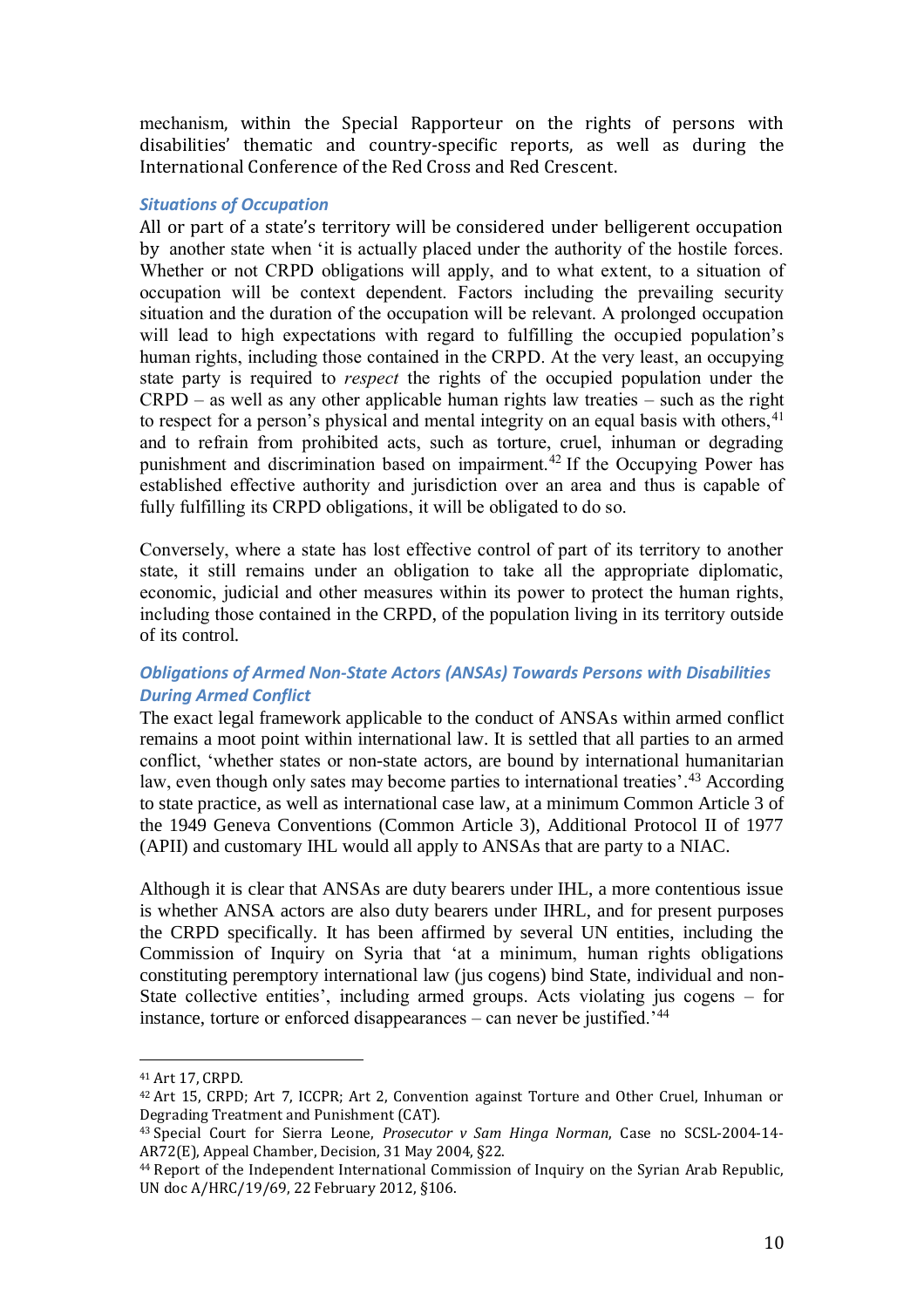## *De Facto Control of Territory or a Population by a ANSA*

There is growing acceptance that, when acting as a de facto authority, a non-state actor must respect human rights law, which will of course include the CRPD. This position has been widely affirmed by the UN Security Council, the UN Secretary-General, treaty bodies, UN special procedures, commissions of inquiry and factfinding missions, as well as the OHCHR.<sup>45</sup> It remains unclear for how long an ANSA must exercise effective control before it becomes subject to human rights law, but it appears that the ANSA must have 'consolidated its control and authority over a territory on a more than temporary basis'.<sup>46</sup> With regard to which rights are applicable to an ANSA in de facto control of territory, rights have been found to include jus cogens norms as well as the rights to freedom of expression and information, education, health and freedom of religion. $47$  The exact list and scope of applicable rights will be context dependent and will be influenced by the ANSA's capacity to implement the norms in question.

It should also be borne in mind that where a state has lost effective control of part of its territory to an ANSA, it still remains under an obligation to take all the appropriate diplomatic, economic, judicial and other measures within its power to protect the human rights, including those contained in the CRPD, of the population living in the territory outside of its control.

## **Persons with Disabilities in Times of Armed Conflict**

## *Persons with Disabilities Within IHL*

 $\overline{a}$ 

When viewed as a whole, IHL largely reflects the medical and charity approaches to disability by framing persons with disabilities as passive, weak, defective and vulnerable and, as such, in need of special, paternalistic protection.<sup>48</sup> This is unsurprising considering the time at which most IHL instruments were drafted, long before disability rights discourse had begun to develop. Both the medical and charity approaches have now been rejected by the CRPD and superseded by the social-model understanding of disability and the human rights-based approach.

The social-model understanding of disability differentiates impairment from disability. Impairment is a condition of the body or mind, whereas disability is the way society and the environment responds to that impairment. As such, disability is context specific. Within this framework, it is easy to see how two people with the same impairment are likely to face differing levels and manifestations of disability,

<sup>45</sup> See, amongst others, Report of the International Commission of Inquiry to Investigate All Alleged Violations of International Human Rights Law in the Libyan Arab Jamahiriya, UN doc A/HRC/17/44, 1 June 2011, §72; Report of the High Commissioner for Human Rights on the Implementation of Human Rights Council Resolution 7/1, UN doc A/HRC/8/17, 6 June 2008, §9.

<sup>46</sup> Report of the Special Rapporteur on Freedom of Religion or Belief, Heiner Bielefeldt, UN doc A/HRC/28/66, 29 December 2014, §54.

<sup>&</sup>lt;sup>47</sup> Report of the UN High Commissioner for Human Rights on the Situation of Human Rights in Mali, UN doc A/HRC/22/33, 7 January 2012.

<sup>48</sup> The medical approach, in sum, views persons with a disability entirely in light of their impairment, as abnormal and in need of 'fixing', as such persons with disabilities are disempowered objects of medical treatment. According to the charity approach, persons with disabilities are passive victims of their impairment in need of charity and protection.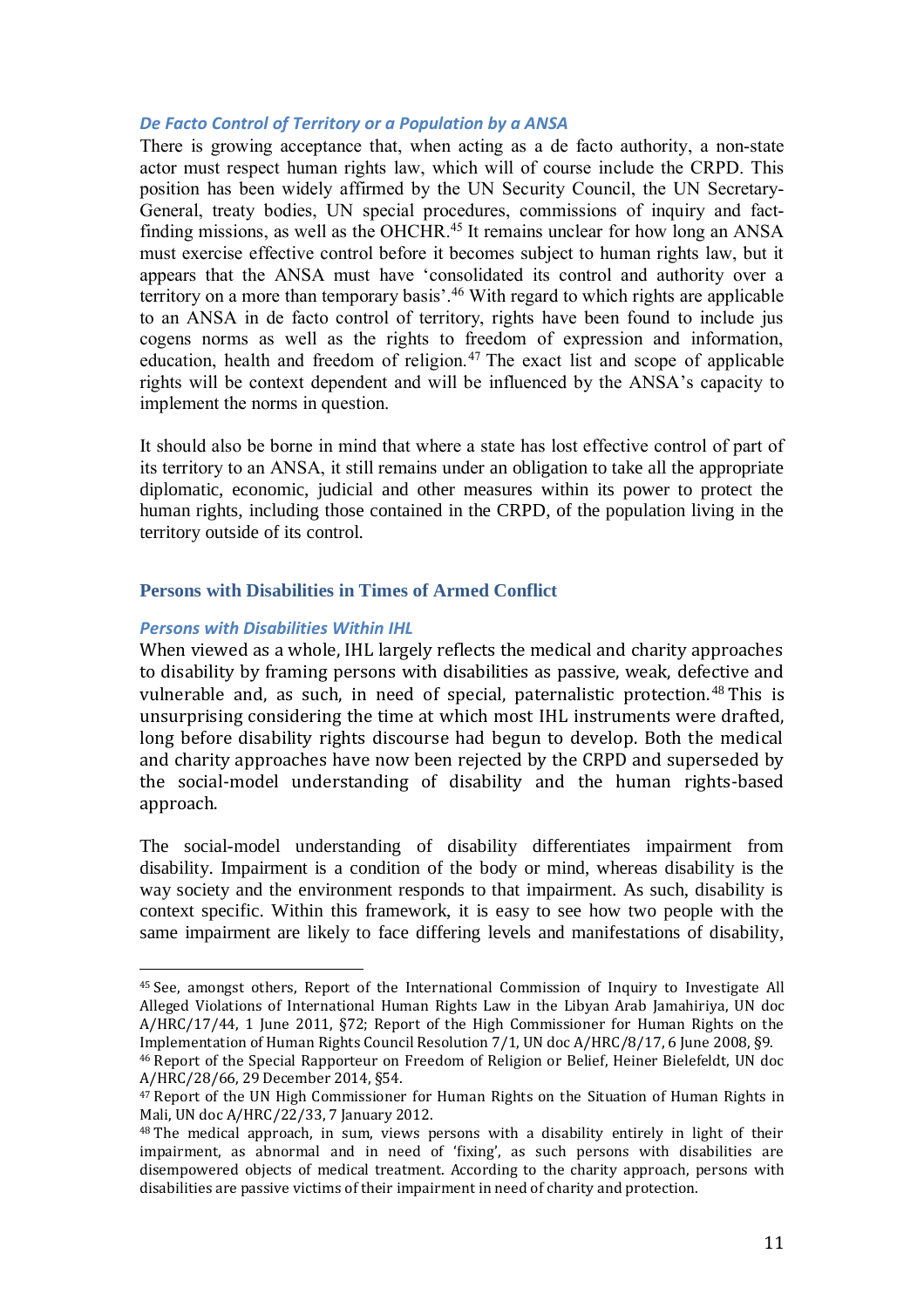where one lives in a peaceful state and the other lives in a conflict-affected state. In a peaceful state, it is more likely that services and infrastructure are accessible, whereas in a conflict-affected state basic infrastructure may have been destroyed and humanitarian responses are not disability inclusive. The human rights-based approach to disability, enshrined in the CRPD, reflects the fundamental principle of human rights: that we are all full and equal human rights holders by virtue of being human. Therefore, no characteristic, including having any form of impairment, prevents a person from being a full rights-holder. Practitioners therefore need to be aware, when interpreting and applying IHL norms, that these norms reflect an outdated and often discriminatory approach to disability, which has been superseded by the CRPD.

The outdated approaches to disability reflected across IHL are not a fatal flaw. IHL has been interpreted to take into account other issues and developments unforeseen by its drafters, for example in the context of autonomous weapons and gender-based violence in conflict. A dynamic and evolved interpretation of IHL is also necessary and possible with respect to disability.

## *The Language of IHL*

In unpacking the language of IHL, we find that persons with disabilities are referred to in outdated and, at times, discriminatory terminology such as 'the infirm', $49$  'cases of ... mental disease', 'the blind', $50$  'maimed' and 'disfigured'. The impairment is referred to rather than the person, who is thus defined solely by their impairment. Such language is now recognized as not being in conformity with a person's human dignity and, therefore, the human rights-based approach. Instead, when using language related to disability, the person should come before the impairment, as it is not the impairment that defines them. Impairment is one part of a person's complex and multifaceted identity that will also be influenced by a host of other characteristics such as gender, age, nationality, sexuality, culture and religion.

Therefore, terminology such as 'the infirm' should be read as 'a person with a disability', cases of mental disease should be read as 'persons with psychosocial or intellectual disabilities' and 'the blind' as 'persons with visual impairments'. Language matters; it can feed and reinforce negative and discriminatory attitudes, and IHL practitioners accordingly need to ensure that they are not repeating discriminatory terminology. Recognizing that the terminology used within IHL treaties is 'outdated in light of contemporary understandings of disability', the ICRC has said that such terminology 'should not be taken to imply that under contemporary interpretation of IHL persons with disabilities are seen as mere objects of pity or passive victims in need of protection rather than agents of their own destiny'.<sup>51</sup>

#### *A note on prevention of primary impairment*

In interviews with states and humanitarian personnel, as well as in articles, blogs and commentaries on IHL and persons with disabilities, the role that IHL and weapons law play in preventing primary impairment is often highlighted. <sup>52</sup> Although

<sup>49</sup> Art 17, GCIV.

<sup>50</sup> Art 30, GCIII.

<sup>51</sup> ICRC, *How Law Protects Persons With Disabilities in Armed Conflict*, December 2017, p 7.

<sup>52</sup> See, by way of example, ICRC Advisory Service on International Humanitarian Law*,* 

*International Humanitarian Law and Persons with Disabilities,* 2017, which includes the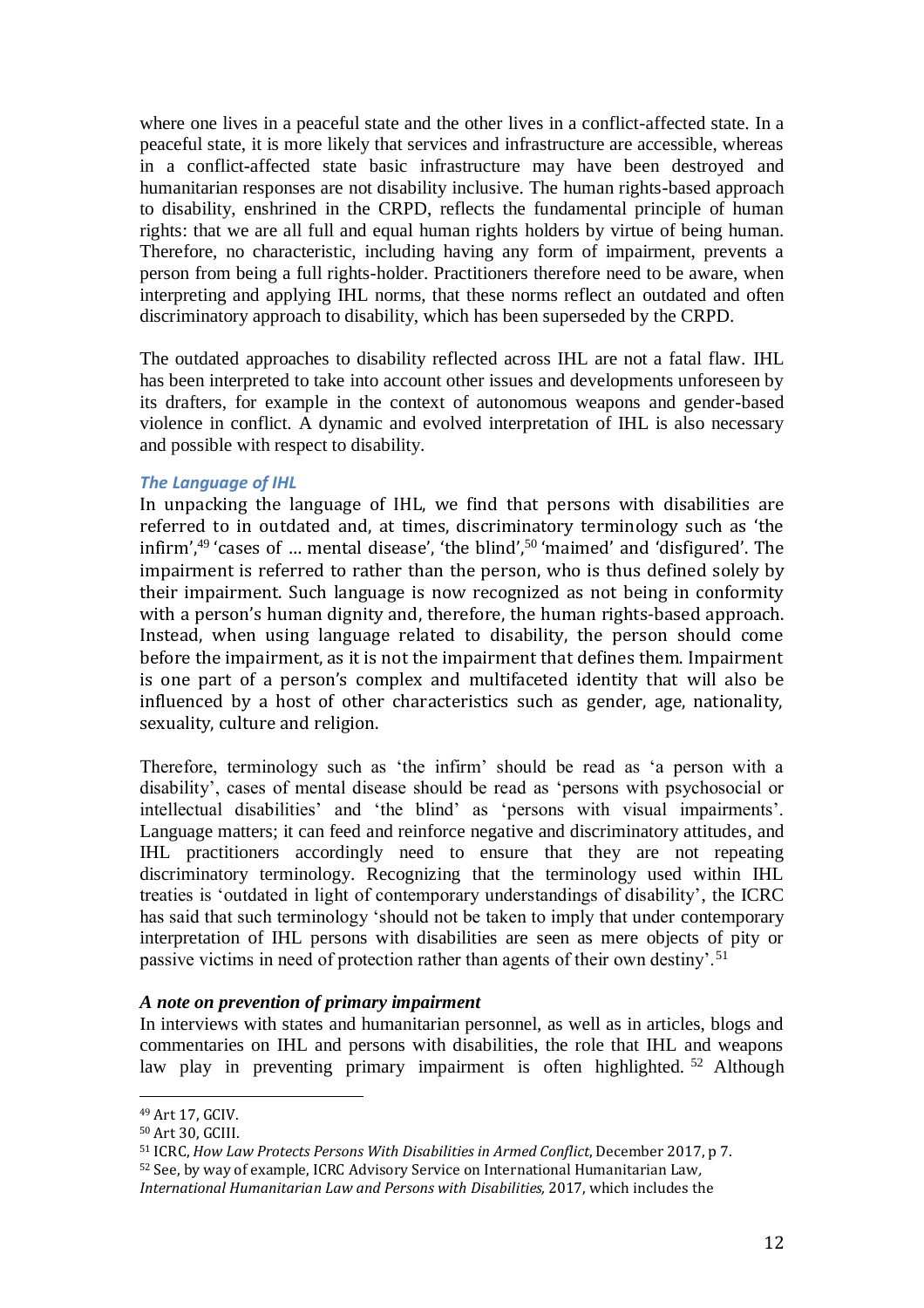prevention is of course an essential function of IHL, as well as disarmament and weapons control laws more broadly, it should be pointed out that this is not part of disability rights discourse. Prevention of primary impairment is instead aligned with provisions concerning the human rights to health and security of the person, failure to comply with which may result in an impairment. The CRPD, however, deliberately does not talk of prevention of primary impairment as it is instead concerned with ensuring the human rights of persons with *existing* impairments. It is therefore important to maintain a strict separation between narratives concerning the prevention of primary impairment and those concerning the response to it. It is dangerous when prevention of primary impairment is mixed in with disability rights when allocating budgets and resources and developing policy. When this occurs, practice shows that the focus tends to be on prevention at the expense of securing the rights of persons with existing impairments. This study is concerned with the rights of persons with disabilities and, therefore, does not look at the prevention of primary impairment in its analysis of IHL.

## **General Principles of IHL Relating to Persons with Disabilities**

#### *Humane Treatment*

'Humane treatment' is not explicitly defined within IHL. The lack of definition is deliberate as the meaning and content of 'humane treatment' will be context-specific, its understanding developing over time with changes in society.<sup>53</sup> The foundational principles underlying humane treatment are respect for human dignity and for a person's physical and mental integrity. The principles' meaning has been clarified and influenced by a rich body of standards and jurisprudence at global, regional and national levels.<sup>54</sup> Thus, a person's characteristics – including any impairment, gender and age – as well as the environmental and social context will shape the meaning and content of 'humane treatment'. In practical terms, this means that treatment that may not be considered inhumane, such as prohibiting animals from passing through checkpoints, might nevertheless be considered inhumane when its impact is considered from the perspective of a person with a disability, for example where a person with a visual impairment wishes to cross a checkpoint to reach a safe zone and where that person is dependent on a guide dog.

## *Adverse Distinction*

 $\overline{a}$ 

All IHL protections afforded to civilians and persons rendered *hors de combat* must apply equally to persons with or without a disability by virtue of the prohibition of adverse distinction. In the provisions and application of IHL norms, any adverse distinction founded on race, colour, religion or faith, sex,

provisions of IHL that prohibit weapons that cause superfluous injury or unnecessary suffering in its legal analysis of IHL and persons with disabilities.

<sup>53</sup> ICRC Customary IHL Study, Rule 87.

<sup>54</sup> See e.g.CAT, ICCPR, especially Arts 7 and 10; Declaration on the Protection of All Persons from Being Subjected to Torture and Other Cruel, Inhuman or Degrading Treatment or Punishment, adopted by UNGA Res 3452, 1975; HRCttee, *CCPR General Comment No 20*: *Article 7 (Prohibition of Torture and Other Cruel, Inhuman or Degrading Treatment or Punishment)*, 10 March 1992; HRCttee, *CCPR General Comment No 21: Article 10 (Humane Treatment of Persons Deprived of Their Liberty)*, 10 April 1992, replacing *General Comment No 9* concerning humane treatment of persons deprived of liberty.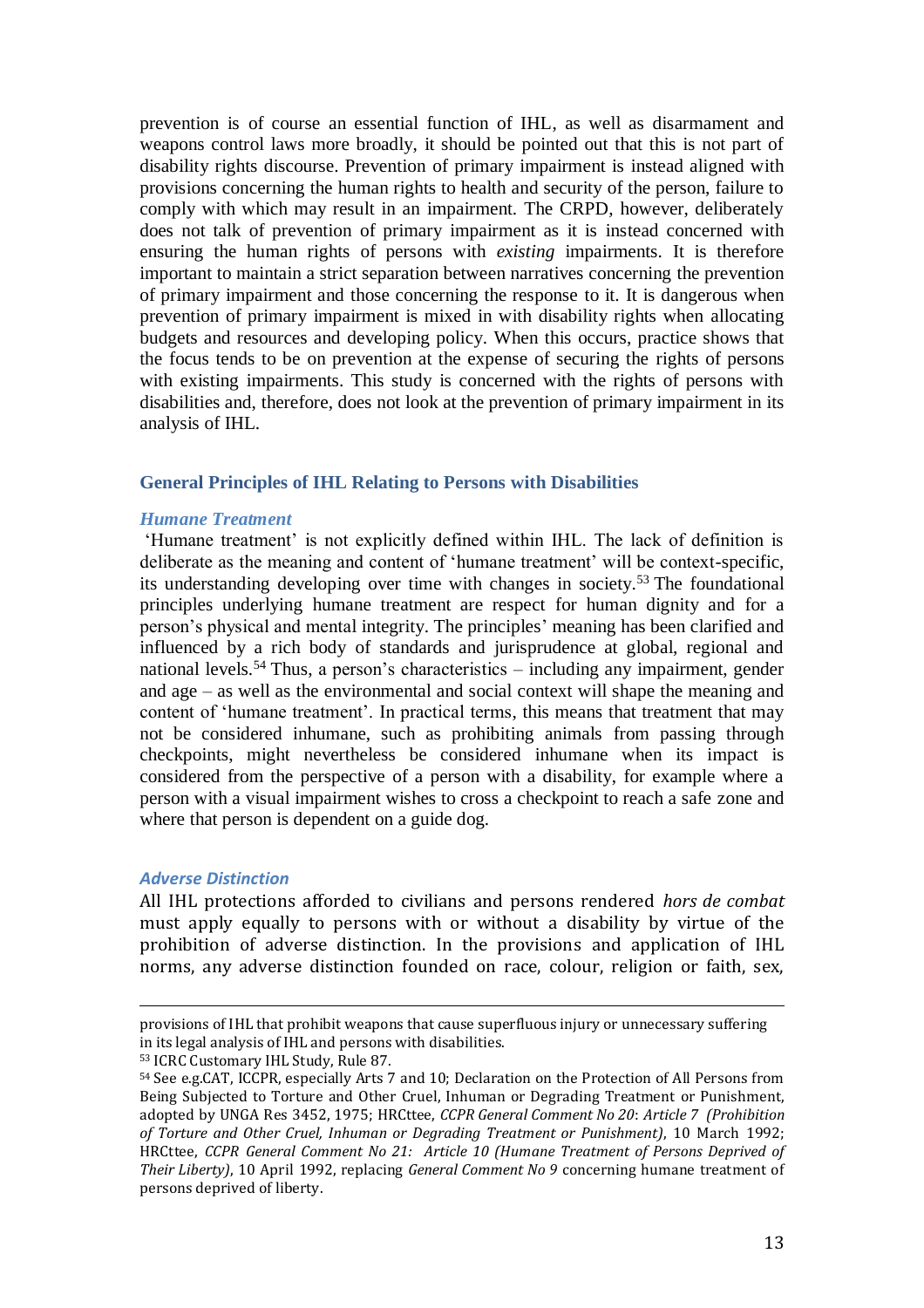birth or wealth or 'any other similar criteria' is prohibited.<sup>55</sup> Although disability is not explicitly mentioned as a prohibited ground, a complementary approach to the interpretation of IHL demands that disability be treated as falling under 'any other similar' criteria. The CRPD, as well as other human rights law texts, also prohibit 'adverse distinction' under the equivalent principle of nondiscrimination.

Only '*adverse* distinction' is prohibited. Differential treatment that is necessary to respond to the specific needs of a particular individual or group, including persons with disabilities, will be lawful and may even be required. The Third Geneva Convention (GCIII), for example, allows for 'privileged treatment' to be given to prisoners of war owing to their 'state of health', sex or age,<sup>56</sup> such as repatriation of seriously wounded prisoners of war.<sup>57</sup> Aligned with this approach, differential treatment to ensure de facto equality is an explicit requirement of the CRPD where different treatment is necessary or appropriate to allow a particular individual with a disability to fully enjoy their human rights.<sup>58</sup> Failure to ensure equal access, including through differential treatment, is of itself a form of discrimination and therefore unlawful.

In accordance with the IHL prohibition of adverse distinction and the CRPD right to non-discrimination and equal access, persons with disabilities are entitled to the same IHL protections that are afforded to all other persons, including rules that relate to treatment of civilians and persons *hors de combat*, as well as the rules that relate to the conduct of hostiles, for example precautions in attack. Furthermore, differential treatment, including reasonable accommodation may be required to ensure that the applicable IHL protections are applied in a non-discriminatory manner and are accessible to all persons with disabilities.

## *The wounded and sick*

Persons considered 'wounded and/or sick' are afforded a host of special protections under IHL. Persons who are *hors de combat*, including 'anyone who is defenceless because of ... wounds or sickness' may not be attacked.<sup>59</sup> Parties to a conflict must take *all possible measures* to search for, collect and evacuate the wounded and sick.<sup>60</sup> The wounded and sick must receive, to the fullest extent practicable and with the least possible delay, the medical care and attention required by their condition.<sup>61</sup> This is to name but a few of the protections afforded under IHL. Persons with disabilities are widely considered to fall within the category of 'wounded' and/or 'sick' and thus entitled to the benefits of the associated protections.<sup>62</sup> However, although it may be

<sup>55</sup> Common Art 3; Art 16, GCIII; Art 13, GCIV; Art 75(1), API; Art 4(1), APII; ICRC Customary IHL Study, Rule 87.

<sup>56</sup> Art 16, GCIII.

<sup>57</sup> Art 109(3), GCIII.

<sup>58</sup> Art 5(4), CRPD.

<sup>59</sup> ICRC Customary IHL, Study, Rule 47.

<sup>60</sup> Ibid, Rule 109; Common Art 3; Art 15, GCI; Art 18, GCII; Art 16, GCIII; Art 10, API; Art 8, APII.

<sup>61</sup> ICRC Customary IHL Study, Rule 110.

 $62$  E.g. France's military manual states '[o]ut of concern for their protection ... the disabled ... are included in the same category as the wounded and sick under humanitarian law', *Manuel de droit des conflits armés*, Ministère de la Défense, Direction des Affaires Juridiques, Sous-Direction du droit international humanitaire et du droit européen, Bureau du droit des conflits armés, 2001, p 32.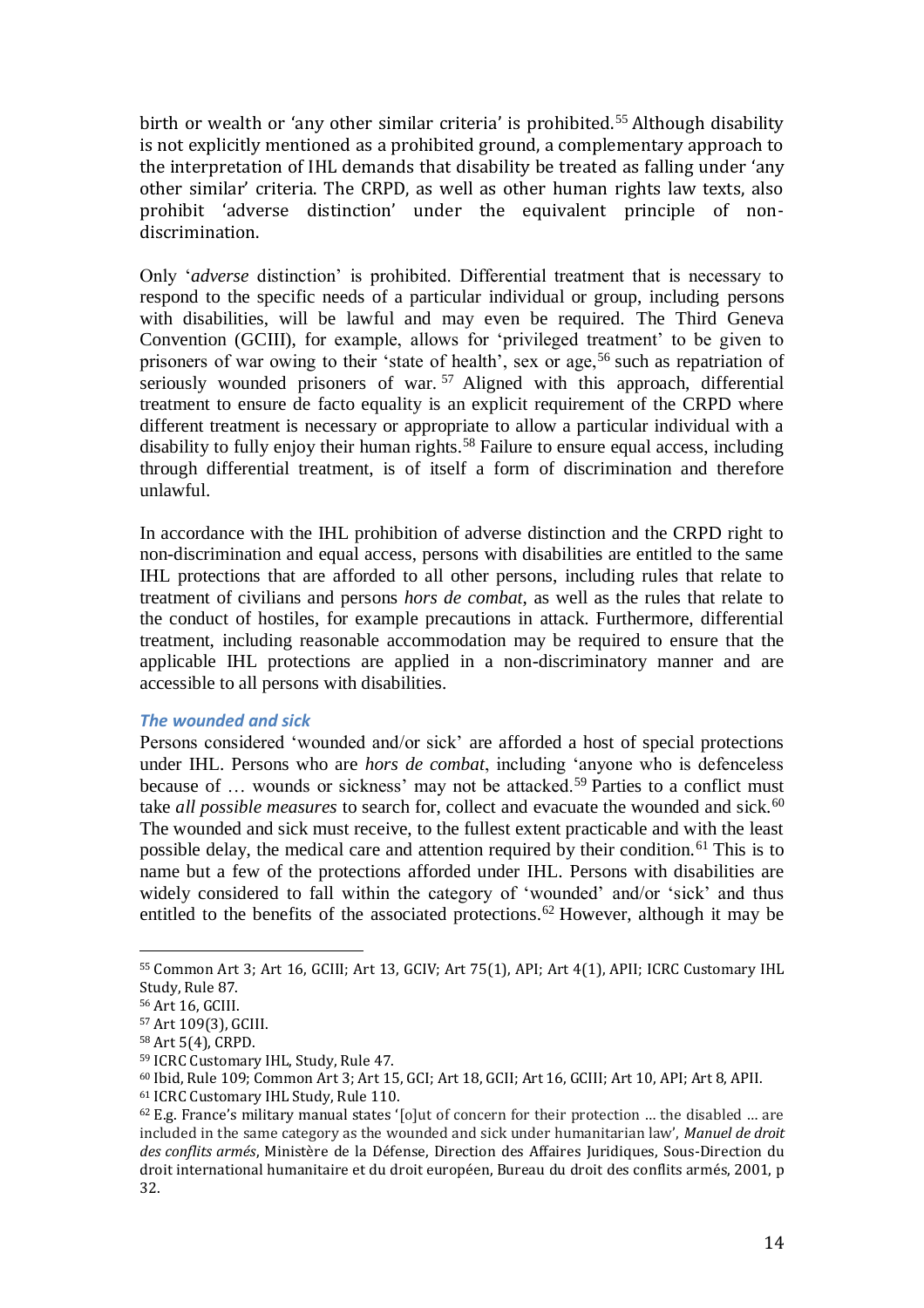beneficial to some individuals with a disability to be afforded the protections offered, this is not a perfect fit and strong caution should be taken when assumptions are made that all persons with disabilities are either 'wounded' or 'sick'.

The qualification of a person as 'wounded or sick' requires the fulfilment of two cumulative criteria: a person must require medical care and must refrain from any act of hostility. It is the first of the two that is particularly problematic for numerous, interlinked, reasons. Firstly, identifying persons with disabilities through the requirement of medical care is emblematic of the outdated medical approach to persons with disabilities under which such persons are seen as abnormal and in need of 'fixing'. This fails to appreciate that disability is created by the attitudinal and environmental barriers that persons with disabilities face.<sup>63</sup> Secondly, this approach on the face of it places an onus on the person with a disability to accept medical care that they may not want or actually 'require'. Thirdly, it fails to appreciate the diversity of disability and would not capture a vast number of persons with disabilities whose impairment does not require a medical response, such as, for example, a person with an untreatable blindness. Fourthly, it only envisages a medical response, whereas other responses may be required to meet the protection needs of a person with a disability, including economic and other forms of assistance (such as, for example, the provision of emergency material in braille or on voiced apps, assistive technologies and mobility devices for a person who is blind). Furthermore, as 'medical care' is not defined under IHL, it is unclear if non-lifesaving or non-urgent care should be provided. Lastly, the protection of the 'wounded or sick' is granted only for so long as the person requires medical care, meaning that once the person's *medical* needs have been met they will fall outside of the protections granted to the wounded and sick.

As emphasized throughout this report, persons with disabilities are entitled to the equal protection of IHL norms through the prohibition of adverse distinction and the requirement of humane treatment, as reinforced and elaborated on by the CRPD. Limiting advocacy regarding persons with disabilities within the conflict setting to the 'wounded and sick' detracts from that fact, falsely linking protection to the perceived need for medical care and therefore weakening protection.

## **Analysis of Particular IHL Provisions from a Disability Inclusive Perspective**

What follows is consideration of *some* IHL provisions from a disability inclusive perspective. These provisions have been selected because they illustrate a diverse range of circumstances within the conflict setting, where states are required under Article 11 of the CRPD to take 'all necessary measures' in accordance with their obligations under IHL and human rights law (including the CRPD) to ensure the protection and safety of persons with disabilities in situations of armed conflict.<sup>64</sup>

## *The Conduct of Hostilities*

Conduct of hostilities provisions are designed to minimize, to the greatest extent possible, the impact of conflict on human suffering, particularly for civilians, whilst allowing for legitimate military action to be taken. The law on the conduct of hostilities regulates targeting and the means and methods that may be used in warfare.

<sup>63</sup> Preamble(e), CRPD.

<sup>64</sup> Art 11, CRPD.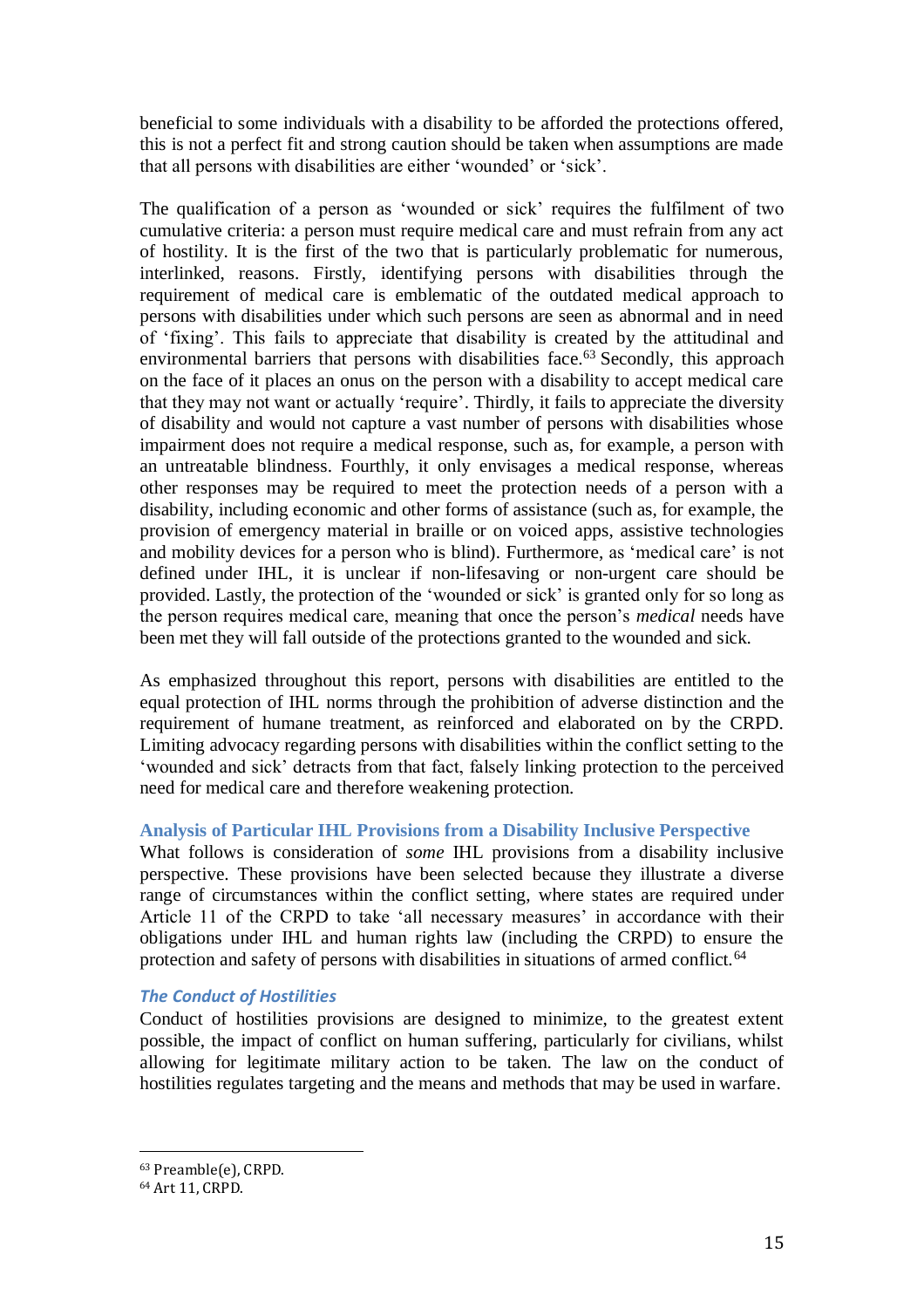IHL provides the primary framework regulating the conduct of hostilities, although IHRL, including the CRPD, may provide further context or guidance as to the interpretation of these rules. All of the norms pertaining to the conduct of hostilities will apply equally to all civilians, including those with disabilities, in accordance with the IHL prohibition on adverse distinction, as well as the IHRL prohibition on discrimination based on impairment. The CRPD definition of discrimination, which includes failure to ensure equal access, including through failure to provide reasonable accommodation, may influence interpretation of the rules relating to the conduct of hostilities.

A review of international jurisprudence, military manuals, <sup>65</sup> retrospective state investigations into conflicts<sup>66</sup> and UN-mandated commissions of inquiry<sup>67</sup> indicates that little attention, if any, is given to the interpretation of IHL rules related to the conduct of hostilities as they apply to persons with disabilities.

Gathering disability inclusive data and increasing expertise on disability rights and the diversity of disability within militaries, commissions of inquiry and other human rights mechanisms (including by ensuring that persons with disabilities are represented in such mechanisms)<sup>68</sup> would increase the attention paid to ensuring that the norms related to the conduct of hostilities are not applied in a discriminatory manner. In the interim, whilst we wait for such data to be gathered, the well-founded minimum estimate that 15 per cent of every population will be made up of persons with a range of disabilities should steer policy and practice. <sup>69</sup> Routinely and meaningfully consulting persons with disabilities living in the particular conflict setting, as well as their representative organizations, is also essential to ensure that polices adopted to overcome discriminatory barriers are reflective of persons with disabilities' lived experience.<sup>70</sup>

#### *Proportionality*

 $\overline{a}$ 

The principle of proportionality is to be applied when a party to a conflict is considering launching an attack against a military objective. Whilst recognizing that, in the conduct of hostilities, causing incidental harm to civilians and civilian objects may be unavoidable, the principle of proportionality places a limit on that harm by balancing the considerations of humanity with military necessity. According to the proportionality assessment, an attack must not be launched if it 'may be expected to

<sup>65</sup> For a full list of the military manuals reviewed for this study see Geneva Academy Briefing, Disability and Armed Conflict, May 2019.

<sup>66</sup> Israeli Ministry of Foreign Affairs (MFA), 'The 2014 Gaza Conflict 7 July–26 August 2014, Factual and Legal Aspects', May 2015.

 $67$  Situation in Yemen. Report of the United Nations High Commissioner for Human Rights Containing the Findings of the Group of Eminent International and Regional Experts and a Summary of Technical Assistance Provided by the Office of the High Commissioner to the National Commission of Inquiry, UN doc A/HRC/39/43, 17 August 2018; Report of the Detailed Findings of the Independent International Fact-Finding Mission on Myanmar, supra fn 13; Report of the Independent International Commission of Inquiry on the Syrian Arab Republic, UN doc A/HRC/37/72, 1 February 2018; Report of the Independent International Commission of Inquiry on the Syrian Arab Republic, UN doc A/HRC/39/65, 9 August 2018Commission of Inquiry on the Protests in the Occupied Palestinian Territory, UN doc A/HRC/40/CRP.2, 18 March 2019, §718. <sup>68</sup> To date, no UN-mandated commission of inquiry has had a person with a (publically declared) disability serve on it.

<sup>69</sup> WHO, *World Report on Disability,* 2011, p 29. <sup>70</sup> Art 4(3), CRPD.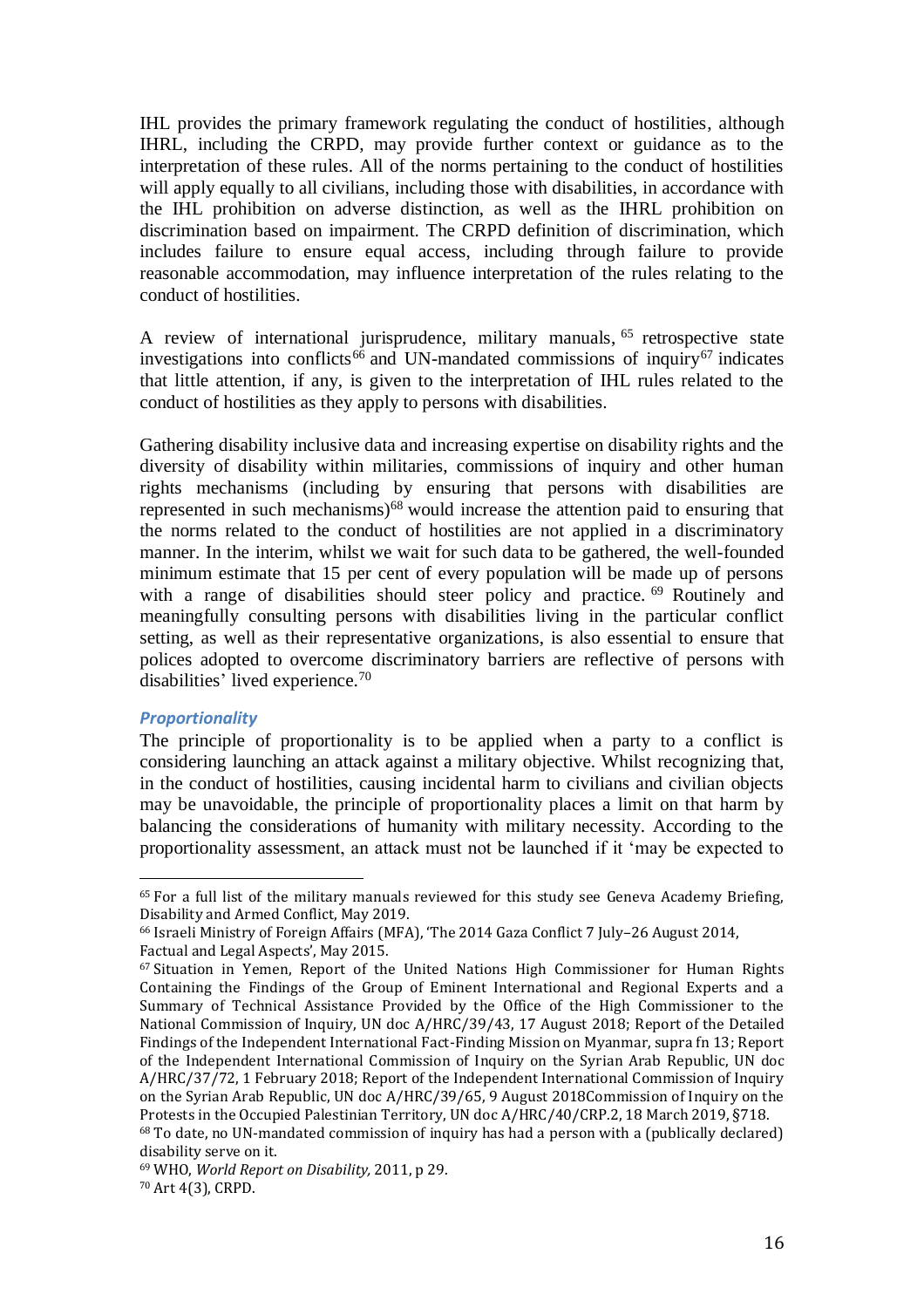cause incidental loss of civilian life, injury to civilians, damage to civilian objects, or a combination thereof, which would be excessive in relation to the concrete and direct military advantage anticipated'.<sup>71</sup>

The anticipated 'military advantage' is considered in some contexts to include the advantage anticipated from the military attack considered 'as a whole and not only from isolated or particular parts of that attack'.<sup>72</sup> Intentionally launching an attack in the knowledge that such an attack will cause incidental loss of life or injury to civilians or damage to civilian objects 'which would be clearly excessive in relation to the concrete and direct overall military advantage anticipated' constitutes a war crime in IACs under the Statute of the International Criminal Court. <sup>73</sup> The decision reached through the proportionality assessment is based on all the information available to military commanders at the time, and is not reviewed with the benefit of hindsight.<sup>74</sup>

The application of the proportionality assessment is not, and cannot be, an exact science. There is no set formula to follow. The weight given to civilian harm versus the expected military benefit is a question of degree and will vary greatly from one context to the next. Nevertheless, where there are doubts about the preponderance of the concrete and direct military advantage, the interests of the civilian population should prevail, since '[t]he basic obligation to spare civilians and civilian objects as much as possible must guide the attacking party when considering the proportionality of an attack'.<sup>75</sup>

The principle of proportionality is said to be applied 'every day by military commanders in armed conflicts around the world'.<sup>76</sup> Numerous meetings, reports, books and articles have been devoted to its meaning and scope.<sup>77</sup> Attention has been paid to what is meant by a 'civilian' population in the proportionality assessment, and indeed throughout IHL, with the idea that a 'civilian' is essentially anyone who is not a member of a state's armed forces, nor a member of an armed group with a continuous combat function. <sup>78</sup> However, this understanding of 'civilian' is purely focused on the role or behaviour of the individuals concerned and not their inherent characteristics. Based on interviews ana review of military manuals, it appears that 'civilians' are viewed as one homogenous group, with the same ability to understand

 $\overline{a}$ <sup>71</sup> Arts 51(5)(b), 57(2)(a)(iii) and 57(2)(b), API; ICRC Customary IHL Study, Rule 14.

<sup>72</sup> The ICC refers to civilian injuries, loss of life or damage which would be '*clearly* excessive in relation to the concrete and direct *overall* military advantage anticipated', Art 8(2)(b)(iv), ICC Statute (emphasis added). See 'Interpretation', ICRC Customary IHL Study, Rule 14, and fn 27 in particular.

 $73$  Art 8(2)(b)(iv), ICC Statute.

<sup>74</sup> ICTY, *Prosecutor v Galic*, Trial Judgment, IT- 98-29-T, 5 December 2003, §58.

<sup>75</sup> Ibid, *Galic* Trial Judgment, §58.

<sup>76</sup> ICRC, The Principle of Proportionality in the Rules Governing the Conduct of Hostilities Under International Humanitarian Law, International Expert Meeting Report 22–23 June 2016, meeting report, 2016, p 8.

<sup>77</sup> See amongst others: ibid; International Law Association Study Group on the Conduct of Hostilities in the 21st Century, 'The Conduct of Hostilities and International Humanitarian Law Challenges of the 21st Century Warfare', Final Report, 93 International Law Studies 322 (2017), 'Part II: The Principle of Proportionality'; E–C. Gillard, *Proportionality in the Conduct of Hostilities: The Incidental Harm Side of the Assessment*, Research Paper, Chatham House, December 2018.

<sup>78</sup> Art 50(1), API. Views differ on whether or not wounded and sick members of armed forces, who are entitled to special protection, fall within the reference to the notion of 'civilian population' when undertaking a proportionality assessment.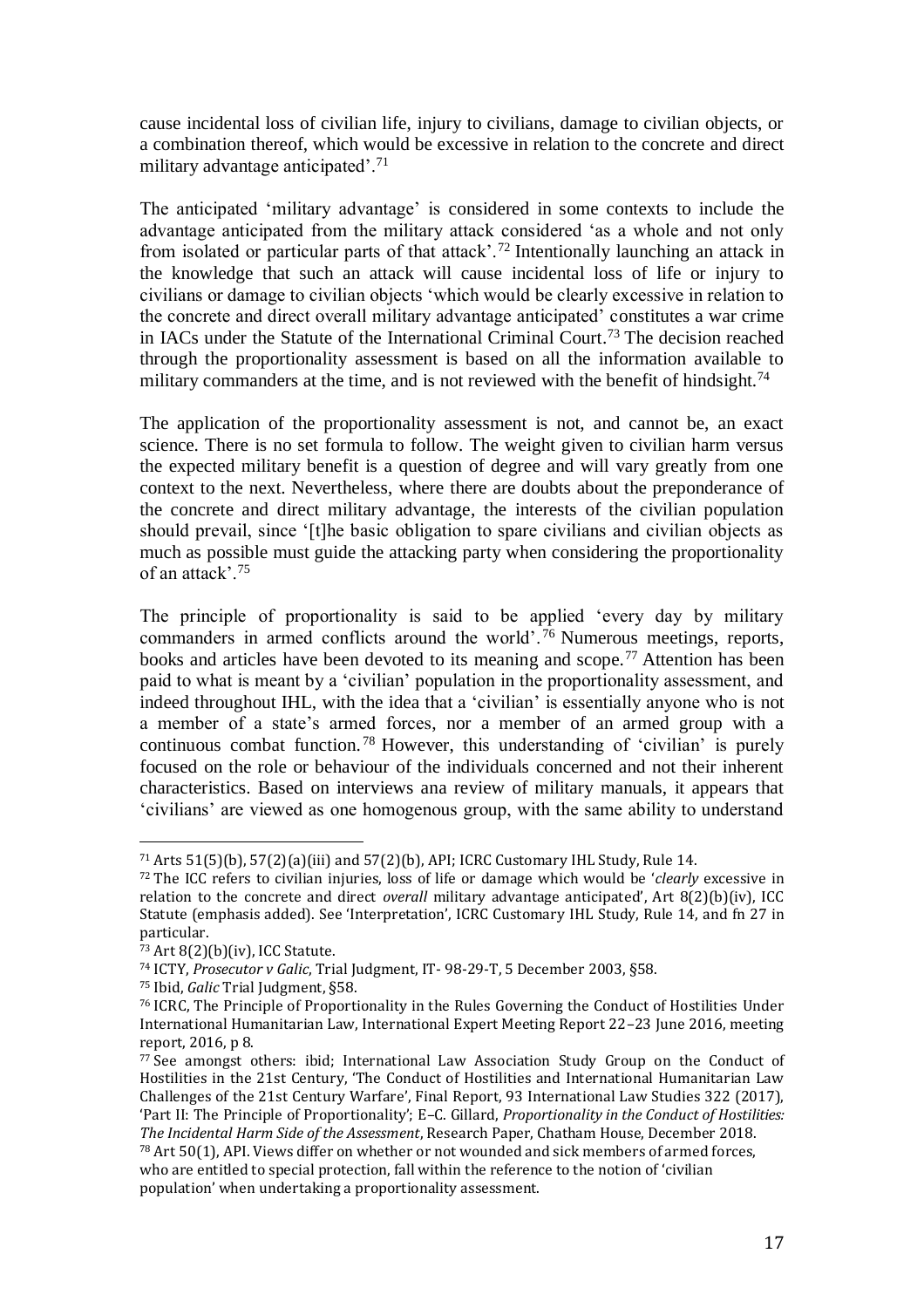and respond to the danger posed.<sup>79</sup> In the context of persons with disabilities, this is where the danger lies with respect to the practical application of the principle of proportionality, since the idea that civilians will be one homogenous group –devoid of inherent characteristics - is a fallacy. The civilian population will be made up of a diverse range of people, whose sex, age and disability will impact on their response to, and ability to respond to, an armed attack, as well as the harm that can be expected to follow. It is these characteristics that will be one variable affecting the incidental harm expected to be caused by an attack. For example, a person with a visual impairment may not be able to flee an attack as quickly as those with full vision and may experience greater physical and mental harm through not being able to protect themselves.

Bearing in mind that the principle of proportionality is based on the principle of humanity, with the object and purpose of limiting human harm, having an appreciation of the diversity of the civilian population that would be affected by an attack would lead to greater protection. Where information is known about the civilian population that would be affected by an attack, consideration of the characteristics of that population will inevitably allow more accurate predictions to be made as to the potential incidental harm. Here, disability inclusive national censuses will be a vital source of information. The proportionality principle's flexibility, in that there is no set formula to be followed, is also an advantage in this context as there is scope for it to be interpreted in light of societal changes, including the recognition and implications of disability rights. At a minimum, it would be beneficial for military commanders to receive training on the rights of persons with disabilities as well as the diversity of disability and the barriers faced by persons with disability in the conflict setting so that they are better equipped to consider the effect of an attack on persons with disabilities when undertaking proportionality assessments.

#### *Effective Advance Warning*

 $\overline{a}$ 

Linked to the foregoing discussion, parties to a conflict are obligated to give 'effective advance warning of attacks which may affect the civilian population, unless circumstances do not permit'.<sup>80</sup> The aim of this provision is to provide the civilian population with an opportunity to move away from a pending attack or at least take measures to protect themselves. An advance warning will not be required when circumstances do not permit. In deciding whether circumstances permit, the military commander should consider the 'vital humanitarian duty to spare lives and avoid unnecessary suffering', <sup>81</sup> whether or not the element of surprise is essential to the success of an operation or to the security of the attacking forces and whether the military force has the resources or time necessary to communicate with the civilian population. Advance warnings may, for example, take the form of loud siren alerts, radio broadcasts, leaflet drops or text messages. The key element of this IHL protection, especially when read alongside the CRPD, is that it must be 'effective'.

 $79$  See the discussions at the expert meeting in ICRC, The Principle of Proportionality in the Rules Governing the Conduct of Hostilities Under International Humanitarian Law, supra fn 76, p.37, pp 56–57.

<sup>80</sup> Art 57 (2)(c), API; ICRC Customary IHL Study, Rule 20.

<sup>81</sup> New Zealand Defence Force, Manual of Armed Forces Law, vol 4, §8.7.23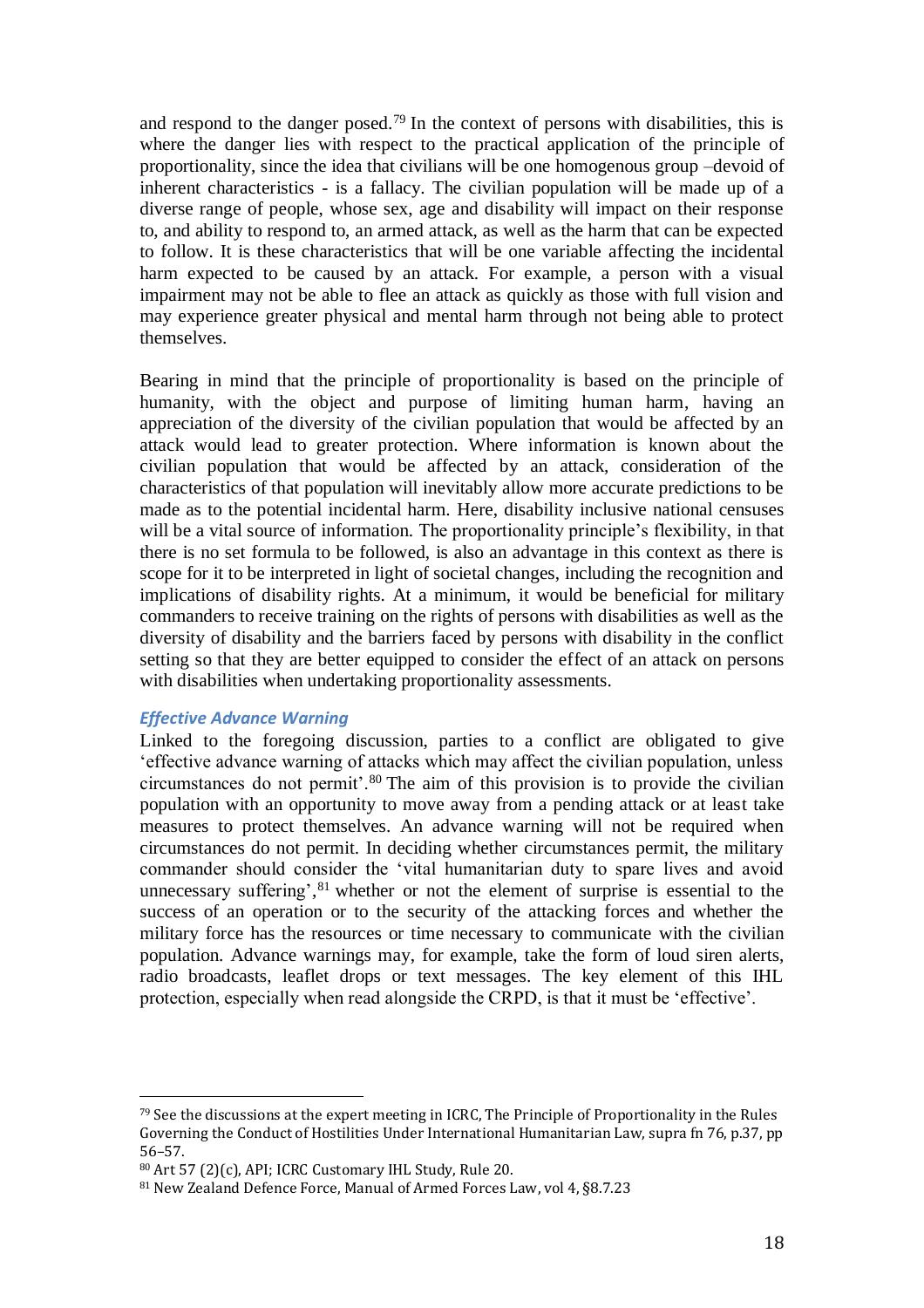An 'effective' warning will be one that is 'comprehensible' to those most directly affected by the attack, $82$  and delivered in such a way as to reach those most likely to be directly affected. The warning should be in a 'language that the civilian population understands and it must give civilians enough time to evacuate'. <sup>83</sup> The Goldstone report, concerning the Gaza 2008–2009 conflict, clarified that for a warning to be effective it must 'reach those who are likely to be in danger from the planned attack, it must give them sufficient time to react to the warning, it must clearly explain what they should do to avoid harm and it must be a credible warning'.<sup>84</sup>

A review of military manuals and interviews with stakeholders, including persons who have been in the vicinity of armed attacks, indicates that parties to conflicts are not at present considering whether or not the advance warnings they give are accessible to persons with disabilities. When considering how this relates to persons with disabilities, and the implications of the CRPD, if it is known or ought to be known to the attacking party that a person or persons with disabilities are within the vicinity of the legitimate military target, and where circumstances permit, *accessible* warnings must be provided.<sup>85</sup> Accessible formats may include leaflets in braille and large print, alerts through apps and assistive devices, as well as radio and televised warnings where available. Crucially, this would also include allowing sufficient time for persons with disabilities within the vicinity of the attack to act on the warning – through evacuation or seeking shelter.

Failure to provide accessible warning, where it is feasible to do so, would arguably amount to discrimination based on impairment and a violation of States Parties' obligations to take all necessary measures to ensure the safety of persons with disabilities in situations of armed conflict, <sup>86</sup> as well as resulting violations of the rights to life, $87$  physical and mental integrity, highest attainable standard of physical health and mental health and freedom of access to information.<sup>88</sup> This failure would also arguably amount to a violation of IHL when considering the duty to provide effective warning alongside the prohibition of adverse distinction, which, as discussed, requires differential treatment that is necessary to respond to the specific needs of a particular individual or group, including persons with disabilities.

#### *Precautions Against the Effects of an Attack*

Parties to a conflict are obliged to take feasible precautions to minimize the risk to civilians and civilian objects from the effects of an attack.<sup>89</sup> 'Feasible precautions' has been interpreted by states to mean that the obligation is limited to those precautions that are practicable or practically possible, taking into account all circumstances applying at the time, including humanitarian and military considerations.<sup>90</sup> Possible

 $\overline{\phantom{a}}$ 

<sup>88</sup> Art 21(a), ibid.

<sup>82</sup> United Kingdom Ministry of Defence, The Manual of the Law of Armed Conflict, 1 July 2004, as amended in May 2013 by amendment 7, §5.32.8.

<sup>83</sup> K. Dörmann, 'Obligations of International Humanitarian Law', 4 *Military and Strategic Affairs* 2 (2012) 19.

<sup>84</sup>Report of the United Nations Fact-Finding Mission on the Gaza Conflict, UN doc A/HRC/12/48, 25 September 2009, §530.

<sup>85</sup> Arts 5(3), 9,11 and 21, CRPD.

<sup>86</sup> Art 11, ibid.

<sup>87</sup> Art 25, ibid.

<sup>89</sup> ICRC Customary IHL Study, Rule 22; Art 58(c), API.

<sup>90</sup> See 'State Practice', ICRC Customary IHL Study, Rule 22.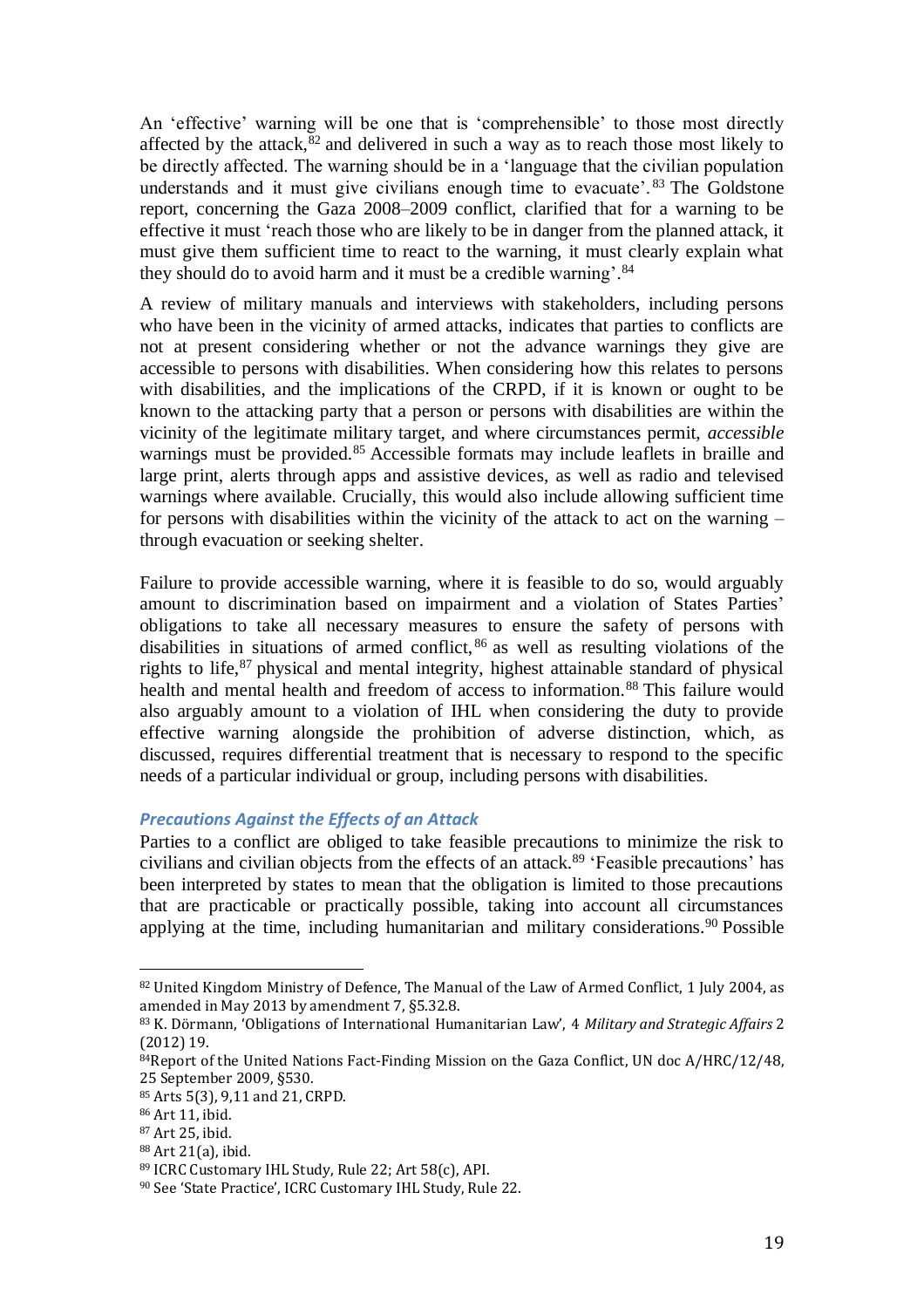feasible precautions include removing the civilian population from the vicinity of military objects, <sup>91</sup> providing shelters and humanitarian supplies and distributing emergency information and warnings.

Persons with disabilities appear to be routinely excluded from considerations to the nature and delivery of precautionary measures. Evacuation procedures are not accessible, including transport that cannot accommodate persons with disabilities who rely on assistive devices, leaving such persons at risk of being left behind. Emergency information and places of shelter are also rarely accessible, leaving persons with disabilities unable to ascertain where they can seek shelter from a pending attack or unable to access the place of shelter. Inaccessible precautions render persons with disabilities more likely to be killed or injured. They also place their families in the impossible position of having to either flee to safety without a loved one or stay with them at the risk of their own safety.

To ensure that precautions taken are accessible to the whole of the affected civilian population, including persons with disabilities, a better understanding of the 'civilian population' and its non-homogenous nature is again necessary. The availability of disability inclusive data, disaggregated by age and sex, as well as trained military commanders who have an understanding of the diversity of disability, will strengthen states' ability to ensure that precautions taken are accessible and not discriminatory.

Furthermore, it is persons with disabilities themselves and their representative organizations, that will be best placed to identify barriers in accessing precautions taken, and the steps needed to overcome these barriers, and so it is persons with disabilities that should be regularly and meaningfully consulted. Within the broader context of emergency planning, to conform with Article 4(3) of the CRPD, persons with disabilities and their representative organizations should be meaningfully consulted within needs assessments and the design, implementation and monitoring of conflict-response planning and mechanisms.<sup>92</sup>

## *Treatment of Internees and Prisoners of War With a Disability*

 $\overline{\phantom{a}}$ 

IHL provides the framework under which persons can be detained as prisoners of war or internees, <sup>93</sup> as well as special protections for those detained and the minimum requirements for detention conditions. IHRL will also be applicable.<sup>94</sup> It should be borne in mind when considering the treatment of an internee or prisoner of war that such persons are not being deprived of their liberty as a punitive measure following criminal conviction, but rather to prevent them from participating in hostilities or for posing a security threat to the detaining authorities.

Where a state party to the CRPD holds a person with a disability as a prisoner of war or internee, the CPRD will apply. The extent and exact application of the CRPD to

<sup>91</sup> Art 58(a), API; ICRC Customary IHL Study, Rule 24. Any removal of civilians must comply with Art 49, GCIV, which protects the inhabitants of occupied territory from unwarranted evacuations and transfers.

 $92$  Charter on the Inclusion of Persons with Disabilities in Humanitarian Action, §2.2(a).

 $93$  Note that prisoner of war status is restricted to situations of IAC. See Art 4, GCIII, regarding prisoners of war, and Arts 42 and 78, GCIV, regarding internment.

<sup>94</sup> See, amongst others: HRCtee, *General Comment No 35*: *Article 9 (Liberty and Security of Person)*, UN doc CCPR/C/GC/35, 16 December 2014, §64.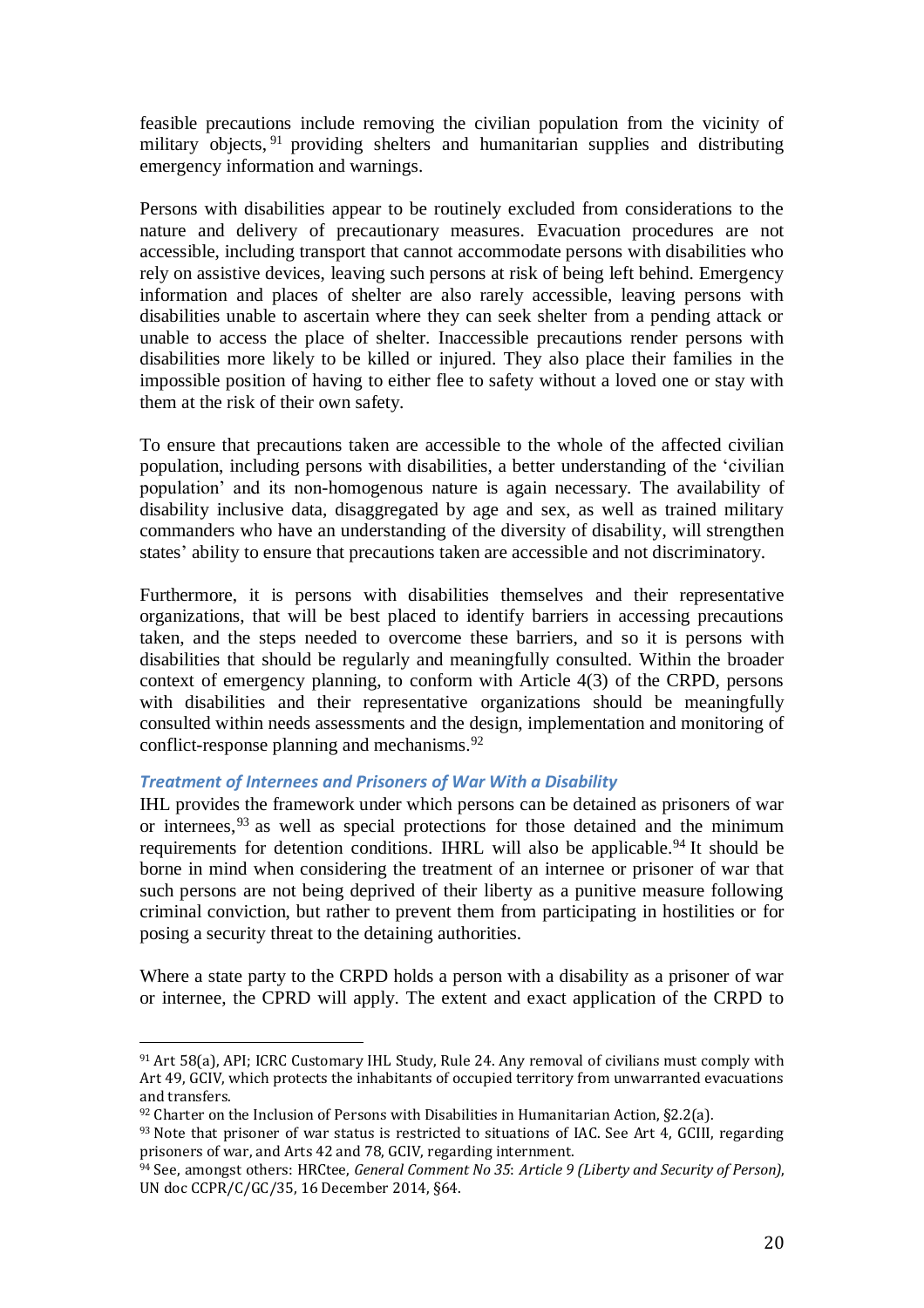internees and prisoners of war will be dependent on the context and the norms engaged. Of particular concern to the detention of a person with a disability are the prohibitions on 'arbitrary detention' and the deprivation of liberty based on impairment (Article  $14(1)(b)$ ), and the equality of guarantees and protections for those deprived of liberty (Article 14(2)). Below, consideration is given to the general conditions and health and security provisions that should be provided for prisoners of war and internees with a disability, the isolation of persons with psychosocial or intellectual disabilities and repatriation of persons with disabilities. It should be noted in this regard that issues concerning the application of guarantees for persons deprived of their liberty concerns not only Article 14(2) of the CRPD, but also Article 14(1)(b), since the failure to adhere to such guarantees might render a person's detention arbitrary.

There is no publicly available data on persons with disabilities who have been detained as internees or prisoners of war, collected either by states or humanitarian organizations. <sup>95</sup> Therefore it is unknown how many or what percentage of internees or prisoners of war have a disability, nor is there any information available about the types of disabilities such detainees have. However, in non-conflict settings, persons with disabilities represent as many as 50 per cent of prisoners, <sup>96</sup> a clearly disproportionate number considering that persons with disabilities are thought on average to represent 15 per cent of the population. $97$ 

The lack of data regarding internees and prisoners of war with disabilities is a cause for concern. Without an understanding of the numbers and individual needs of persons with disabilities detained, the necessary policies and practices to ensure their enjoyment of IHL protections and human rights cannot be developed. By not collecting such data, States Parties to the CRPD are failing in their responsibilities under Article 31, which affirms that state parties shall collect 'statistical and research data to enable them to formulate and implement policies to give effect to the present Convention […] and to address barriers faced by persons with disabilities in exercising their rights'.<sup>98</sup>

# Humane Treatment, Safe and Sanitary Conditions of Detention and the Provision of Medical Assistance

The IHL protections afforded to internees and prisoners of war relate mainly to the humane treatment of detainees, safe and sanitary conditions of detention and the provision of medical assistance. The CRPD complements many of these IHL norms and may make a significant contribution to interpreting and applying these norms in a disability inclusive and accessible manner.

<sup>&</sup>lt;sup>95</sup> Despite its best efforts, the project team was unable to gain access to any places of detention during the field research.

<sup>96</sup> Report of the Special Rapporteur on the Rights of Persons With Disabilities, UN doc A/HRC/40/54, 11 January 2019, §14.

<sup>97</sup> WHO, *World Report on Disability*, 2011, p 29.

 $98$  Art 31(1) and (2), CRPD, when read in light of Art 11.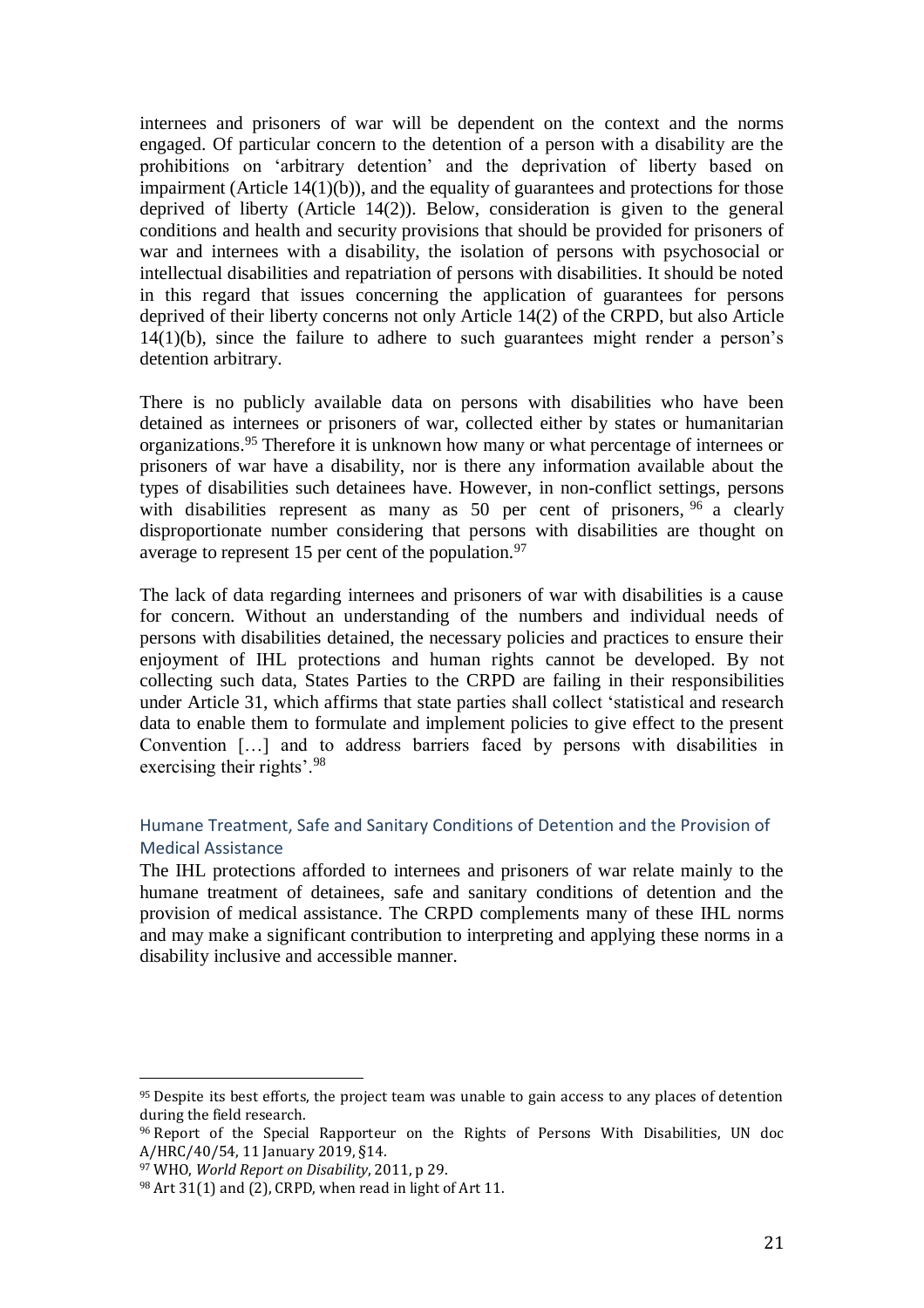In accordance with both IHL and IHRL, prisoners of war and internees must be treated humanely at all times.<sup>99</sup> Any unlawful act or omission that causes death or seriously endangers the health of the detainee is prohibited.<sup>100</sup> The Detaining Power must take 'all sanitary measures necessary to ensure the cleanliness and healthfulness of camps and prevent epidemics', including through the provision of baths and/or showers.<sup>101</sup> Medical inspections must be undertaken 'at least once a month' to assess 'the general state of health, nutrition and cleanliness of prisoners and to detect contagious diseases'.<sup>102</sup> Internees and prisoners of war must be provided with water and food of sufficient 'quantity, quality and variety' to keep them in good health.<sup>103</sup> Open spaces and equipment should be provided to ensure detainees can exercise and undertake recreational and educational pursuits. <sup>104</sup> All of these protections and guarantees apply equally to internees and prisoners of war regardless of disability.

Measures should be taken by the Detaining Power to enable all detainees with disabilities to attain and maintain maximum independence, and full inclusion and participation in all aspects of life within the place of detention, on an equal basis with others.<sup>105</sup> In practical terms, this means that all *feasible* measures should be taken to ensure that sanitary facilities are designed, or adapted, to ensure that they are accessible to persons with physical impairments. Ramps, handrails and wide corridors and doorways should be integrated throughout the place of detention to ensure wheelchair users and those with physical impairments can move about independently and freely. Those managing and working within the place of detention should be trained in the rights of persons with disabilities and the diversity of disability. The Detaining Power should meaningfully consult with detainees regarding their needs and how to meet them to ensure equal access to all the detention facilities and services provided. <sup>106</sup> All information provided to detainees, and in particular emergency information concerning evacuation plans, should be in accessible formats including through the use of sign language, large print, braille and assistive devices.<sup>107</sup>

The Detaining Power must also provide medical care, without charge, to all prisoners of war and internees to the degree required by their state of health. <sup>108</sup> Specialist

<sup>99</sup> Common Art 3 to the Geneva Conventions. Art 10 (1), ICCPR. The HRCttee has confirmed that 'article 9 [right to liberty and security of the person] applies also in situations of armed conflict to which the rules of international humanitarian law are applicable' and '[t]reating all persons deprived of their liberty with humanity and with respect for their dignity is a fundamental and universally applicable rule. Consequently, the application of this rule, as a minimum, cannot be dependent on the material resources available in the State party. This rule must be applied without distinction of any kind' HRCttee, *General Comment No 35*, supra fn 94, §64, and HRCttee, *General Comment No 21*, supra fn 54, §4.

<sup>100</sup> Art 13, GCIII.

<sup>101</sup> Art 29, ibid.

<sup>102</sup> Art 31, ibid.

<sup>103</sup> Art 26, ibid; GCIV, Chapter III.

<sup>104</sup> Art 38, GCIII.

<sup>105</sup> Arts 5, 9, 11, and 14(2), CRPD, as well as the IHL guarantee of humane treatment and the prohibition of adverse distinction.

<sup>106</sup> Art 4(3), CRPD; for guidance on implementation of Art 4, see CommttRPD, *General Comment No 7 (2018) on the Participation of Persons with Disabilities, Including Children With Disabilities, Through Their Representative Organizations, in the Implementation and Monitoring of the Convention*, UN doc CRPD/C/GC/7, 9 November 2018, §§15–33.

<sup>107</sup> Art 21 (a) (b) and (e), CRPD.

<sup>108</sup> Art 15, GCIII; Art 81, GCIV.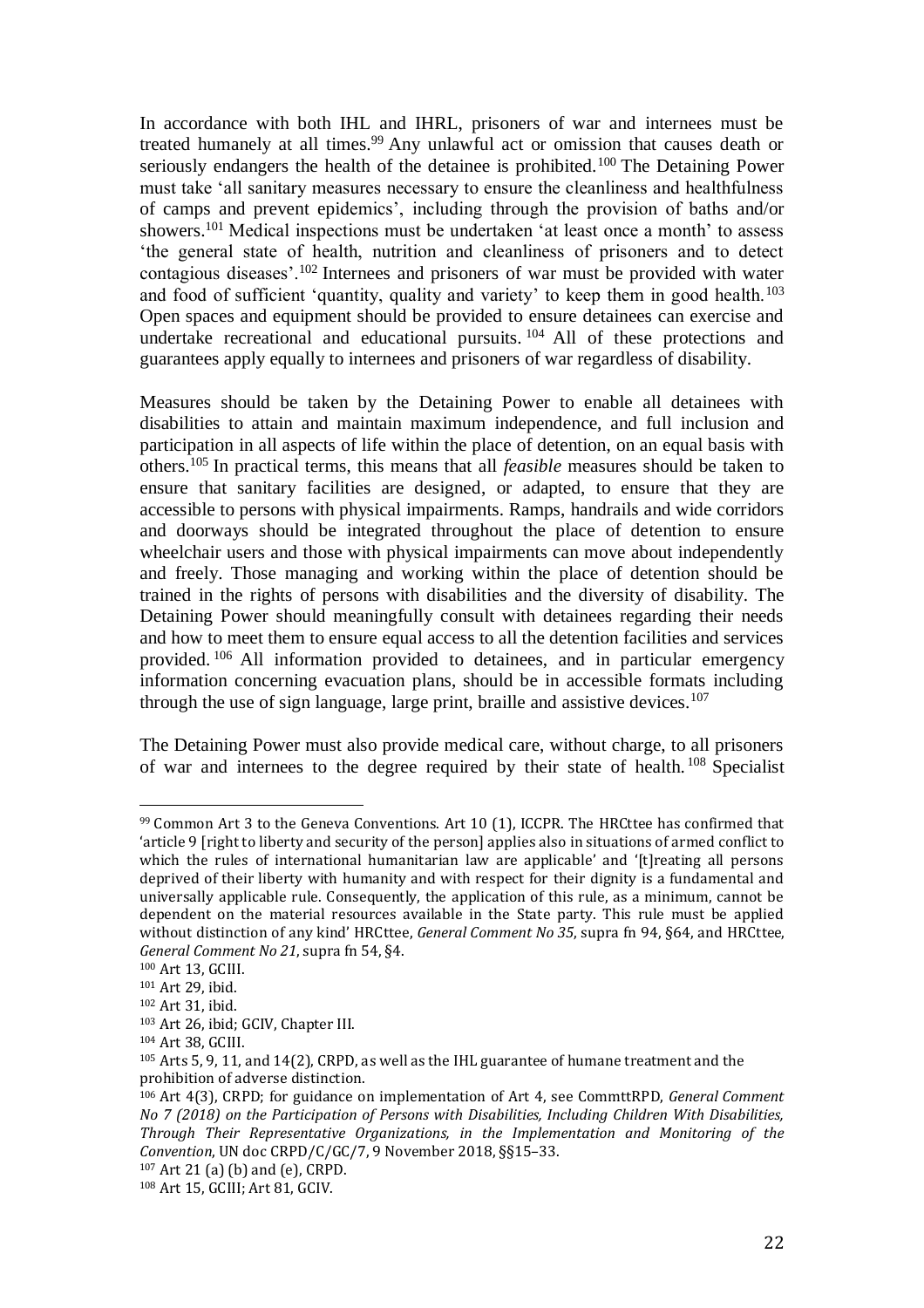facilities must be provided for the healthcare and rehabilitation of persons with disabilities, 'in particular the blind'.<sup>109</sup> Although those with visual impairments are singled out, the principle of non-discrimination demands that specialist facilities and rehabilitation services must be *equally* accessible to all internees and prisoners of war with a disability, irrespective of the type of impairment.<sup>110</sup> The CRPD further explains that persons with disabilities have the right to the highest attainable standard of health without discrimination on the basis of disability, and that persons with disabilities should be provided with the same range, quality and standard of healthcare and programmes as provided to other persons.<sup>111</sup> Failure to provide adequate healthcare may lead to the exacerbation of an existing impairment or the development of a secondary one. Furthermore, healthcare professionals working in detention camps should be trained in disability rights and ethics and should provide healthcare on the basis of free and informed consent in conformity with the human rights, dignity, autonomy and needs of the person.<sup>112</sup>

Failure to ensure that internees and prisoners of war with disabilities have equal access to the special protections afforded under IHL, including through the provision of reasonable accommodation, will constitute discrimination based on impairment, and may amount to torture, cruel, inhuman or degrading treatment as prohibited under both IHL and IHRL.<sup>113</sup> Where it is not feasible to make prison facilities and services (including healthcare and rehabilitation services) accessible to a prisoner of war or an internee with a disability, repatriation should be considered, even though the person might not be considered 'seriously wounded' or fall within the other bases of repatriation (see the section on 'Repatriation' below). Repatriation could be considered a reasonable accommodation (see Section 4.A.4 on the meaning of reasonable accommodation) for the Detaining Power to make.

Access by the ICRC to all places of detention in the conflict setting is an essential safeguard for the rights and protections of all prisoners of war and internees. To ensure that this safeguard is adequately operating in relation to the rights of prisoners of war and internees with a disability, ICRC delegates should receive specialist training on the rights of persons with disabilities, the diversity of disabilities and the identification of barriers faced by persons with disabilities in the detention setting. Furthermore, the ICRC and other agencies with access to places of detention in conflict settings should establish mechanisms to ensure disability inclusive disaggregated data on detainees is collected. Such data should include physical, sensory, psychosocial as well as intellectual impairments.

Isolation Based on Impairment

Article 30 of GCIII provides that 'isolation wards shall, if necessary, be set aside for cases of contagious or *mental disease*' (emphasis added), thereby allowing prisoners

<sup>109</sup> Art 30, GCIII.

<sup>110</sup> Arts 5 and 9, CRPD.

<sup>111</sup> Art 25, CRPD.

<sup>112</sup> Art 25(d), CRPD.

<sup>113</sup> Discrimination based on impairment is prohibited under IHL under the prohibition of adverse distinction (Common Art 3; Art 16, GCIII; Art 13, GCIV; Art 75(1), API; Art 4(1), APII; ICRC Customary IHL Study, Rule 87) and under IHRL (Arts 5 and 9, CRPD). Torture, cruel, inhuman or degrading treatment is prohibited under IHL (Common Art 3; Art 12, GCI; Art 12, GCII; Arts 17, 87 and 89, GCIII; Art 32, GCIV; Art 75(2), API; Art 4(2), APII) and IHRL (Art 15, CRPD; Art 7, ICCPR; and CAT, amongst others).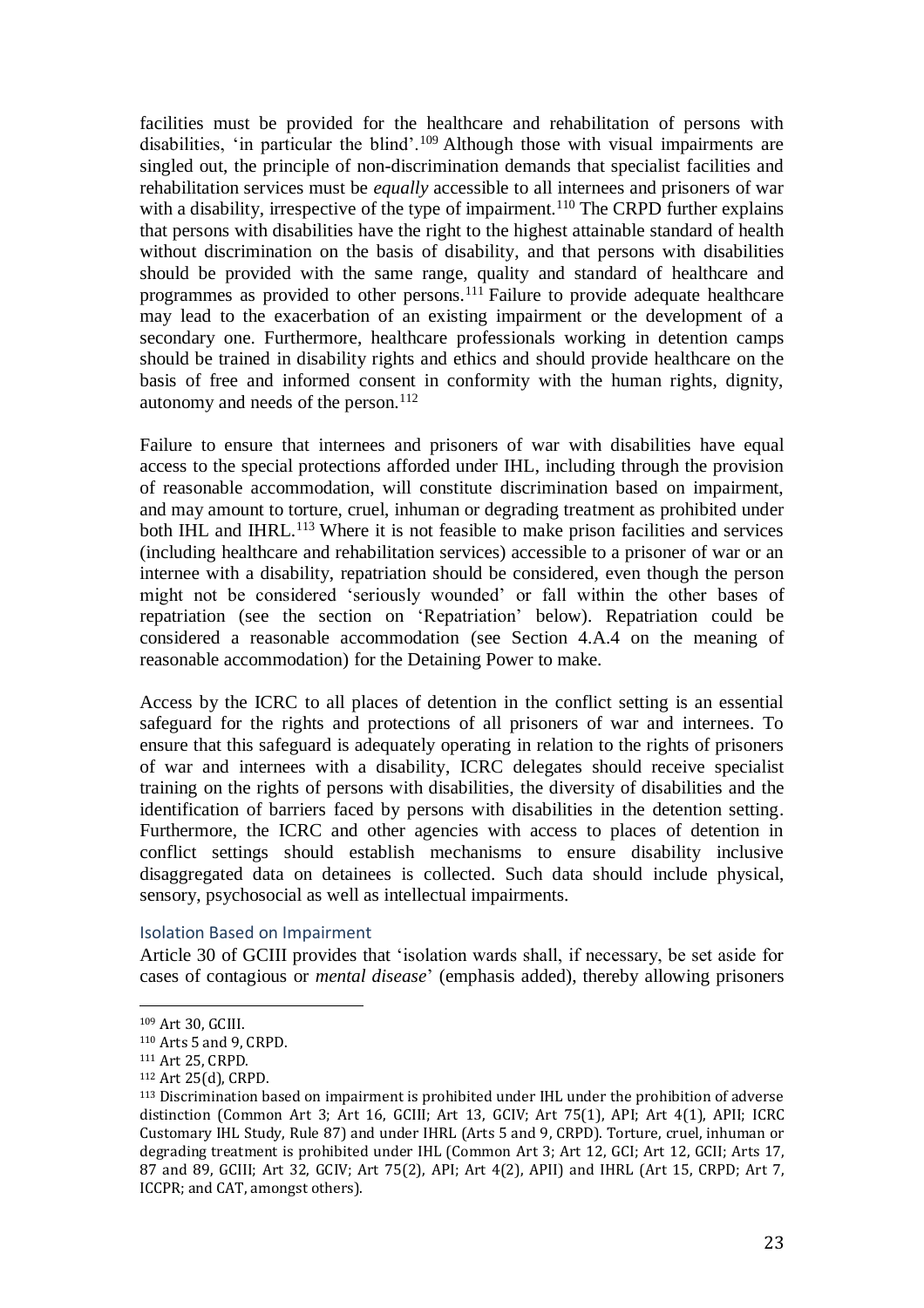of war to be held in isolation based on their impairment. This aspect of Article 30 of GCIII is an example of where IHL appears to be at odds with the CRPD, which expressly prohibits discrimination based on impairment.<sup>114</sup> Where two bodies of law are conflicting, consideration should be given to which offers the greatest protection and whether one has been superseded by a newer norm.

Little illumination is provided by the Commentary on GCIII as to why the isolation of persons with psychosocial or intellectual disabilities is included in Article 30. Of concern, however, is that the Commentary on GCIII Article 30 states this stipulation 'must be interpreted as applying to *relatively slight* cases only; serious illness must be treated in hospitals or other appropriate establishments' (emphasis added) – a clear example of the outdated medical approach to disability. If isolation is based on the incorrect belief that persons with psychosocial impairments are prone to violence (and that their isolation is therefore necessary for the safety of other detainees), this discriminatory assumption has been proven wrong.<sup>115</sup> On the contrary, evidence shows that persons with psychosocial impairments are more likely to be victims of violence than to commit a violent act.<sup>116</sup> Isolating a detainee on the basis that they pose a perceived risk to others contradicts the general presumption of innocence and is arbitrary and unjust. Likewise, no disciplinary action should be taken on the *basis* of disability. Isolating a detainee for the safety of other detainees will only be lawful when applied within punitive measures applicable to all detainees and not when it is pre-emptive and based on a person's real or perceived impairment.

It may be argued that isolating a detainee is necessary for their own safety, either because they pose a danger to themselves or because other detainees pose the treat.<sup>117</sup> With regard to the 'danger to self' argument, any resulting isolation will still be arbitrary as it disproportionately applies to persons with psychosocial or intellectual impairments.<sup>118</sup> It may result in the denial of a person's legal capacity to decide on their own treatment and care.<sup>119</sup> It may also violate rights to personal integrity and freedom from torture and ill-treatment.<sup>120</sup>

Furthermore, there is a significant body of evidence that isolating any individual, even for a relatively short period of time, 'can cause serious psychological and sometimes physiological harm, with symptoms including anxiety and depression, insomnia, hypertension, extreme paranoia, perceptual distortions and psychosis'.<sup>121</sup> The effects are 'particularly harmful' in cases of persons who have a pre-existing psychosocial or

<sup>114</sup> Art 5, CRPD.

<sup>115</sup> J. P. Stuber, A. Rocha, A. Christian and B. G. Link, 'Conceptions of Mental Illness: Attitudes of Mental Health Professionals and the General Public', 65 *Psychiatric Services* 4 (2014). <sup>116</sup> Report of the Special Rapporteur on the Rights of Persons With Disabilities, UN doc

A/HRC/40/54, 11 January 2019, §27.

<sup>117</sup> The 2017 New Zealand LOAC Manua, §12.10.62.

<sup>118</sup> As there is no definition of 'isolation wards' within IHL, the level of isolation and confinement that a detainee may face is unclear. However, the terms 'isolation', 'solitary confinement', 'segregation' and 'separation' are widely used to describe the same phenomena. Report of the Special Rapporteur on torture, and other cruel, inhuman or degrading treatment or punishment, UN doc A/66/268, 5 August 2011, §§26 and 76; Report of the Special Rapporteur on torture, and other cruel, inhuman or degrading treatment or punishment, 25 February 2016, UN doc A/HRC/31/57/Add.1, §21.

<sup>119</sup> Art 12(2), CRPD.

<sup>120</sup> Arts 15 and17, CRPD.

<sup>121</sup> Amnesty International, *Entombed: Isolation in the US Federal Prison System*, 2014, p 31.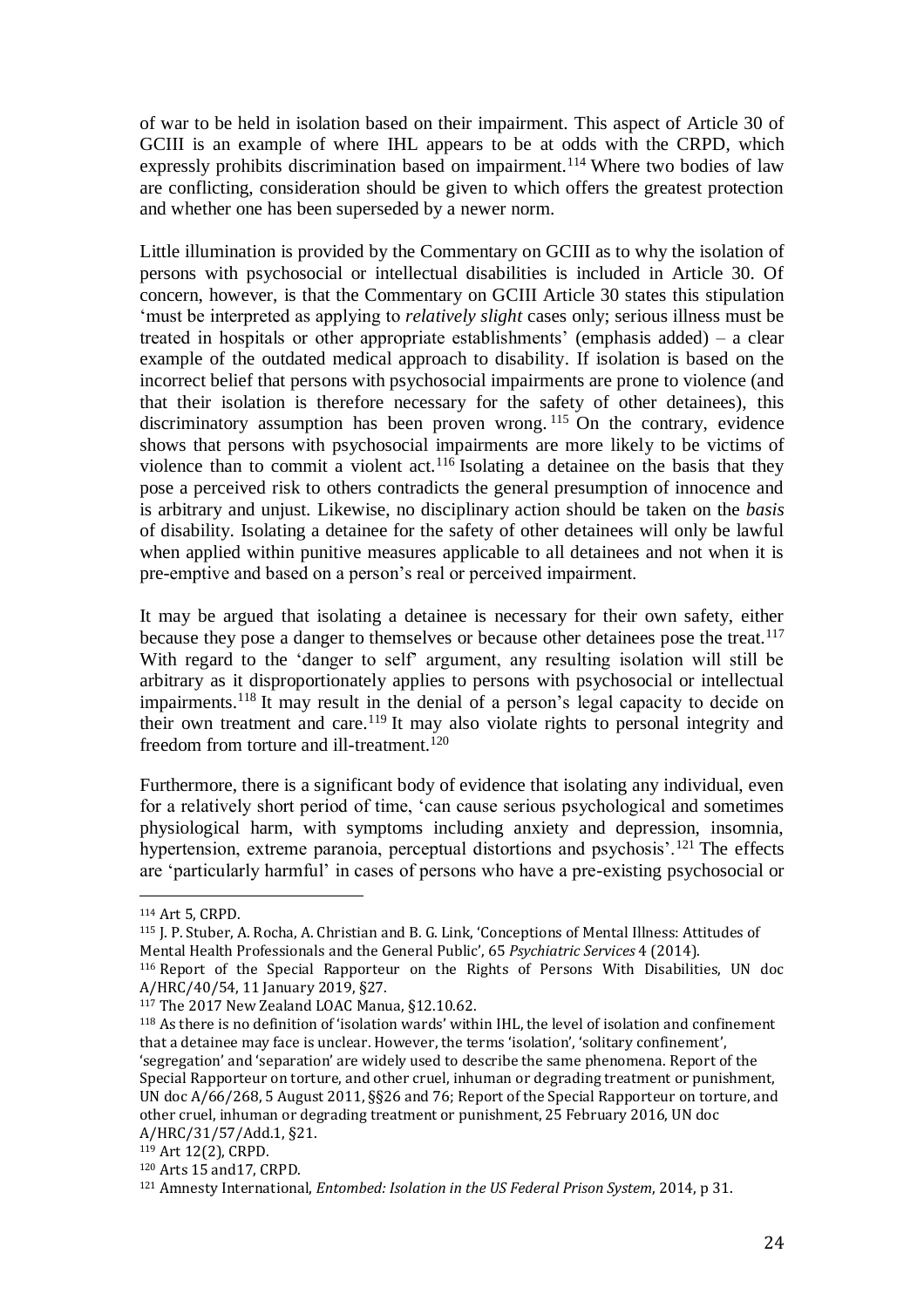intellectual disability, $122$  and in some cases lead to self-harm and suicide.<sup>123</sup> Thus, the former UN Special Rapporteur on torture and cruel, inhuman, and degrading treatment, Juan Méndez, concluded that as 'solitary confinement often results in severe exacerbation of a previously existing mental condition',  $124$  the imposition of solitary confinement *of any duration* on persons with psychosocial or intellectual impairments amounts to cruel, inhuman, or degrading treatment. The United Nations Standard Minimum Rules for the Treatment of Prisoners (as amended on 5 November 2015 by the General Assembly and readopted as the Mandela Rules), provide that '[t]he imposition of solitary confinement should be prohibited in the case of prisoners with mental or physical disabilities when their conditions would be exacerbated by such measures'.<sup>125</sup>

The Detaining Power, where it knows or ought to know that there is a 'real and immediate risk' to a detainee's safety owing to a threat posed by other detainees, is obligated to take reasonable steps to eliminate that risk.<sup>126</sup> Where the safety of the detainee is under threat from other detainees, repatriation, and not isolation, should be considered, even though the person might not be considered 'seriously wounded' or fall within the other bases of repatriation (see the section on 'Repatriation' below). Repatriation could be considered a 'reasonable accommodation' for the Detaining Power to make.<sup>127</sup>

In sum, isolation is a further restriction on the liberty of the internee or prisoner of war, and where this is based on actual or perceived disability, it will constitute discrimination based on disability,  $128$  arbitrary deprivation of liberty  $129$  and may amount to torture, cruel, inhuman or degrading treatment as prohibited under both IHL and IHRL. It may also be argued that it contravenes the prohibition of adverse distinction. Therefore, the provision allowing isolation based on real or persuaded impairment within GCIII has been superseded by the CRPD and should be interpreted as such.

<sup>122</sup> European Committee for the Prevention of Torture and Inhuman or Degrading Treatment of Punishment, 21st General Report, 11 November 2011, §53; S. Grassian, 'Psychiatric Effects of Solitary Confinement', 22 *Washington University Journal of Law & Policy* 325 (2006); P. Scharff Smith, 'The Effects of Solitary Confinement on Prison Inmates: A Brief History and Review of the Literature' 34 *Crime and Justice* 1 (2006); Amnesty International, *Entombed*, supra fn 121, pp 31– 32; Report of the Special Rapporteur on the rights of persons with disabilities, supra fn 116, §61.

<sup>&</sup>lt;sup>123</sup> Report of the Special Rapporteur on torture, and other cruel, inhuman or degrading treatment or punishment, 5 August 2011, supra fn 118, §68.

<sup>124</sup> In reaching this conclusion the Special Rapporteur used the Istanbul Statement on the Use and Effects of Solitary Confinement's definition of solitary confinement as the physical isolation of individuals who are confined to their cells for 22 to 24 hours a day.

<sup>125</sup> ICRC Customary IHL Study, Rule 45.

<sup>126</sup> ECtHR, *Premininy v Russia*, Judgment, App no 44973/04, 10 February 2011, §§73 and 84; IACtHR, *Ituango Massacres v Colombia*, Judgment, 1 July 2006, §161; IACtHR, *Case of the Pueblo Bello Massacre*, Judgment, 31 January 2006, §120.

<sup>127</sup> Arts 2, 5 and 14(2), CRPD.

<sup>128</sup> Art 5, ibid.

<sup>129</sup> Art 9, ICCPR; Art 14, CRPD; CtteeRPD, 'Guideline on Article 14 of the Convention on the Rights of Persons with Disabilities: The Right to Liberty and Security of Persons With Disabilities, 2015, §6.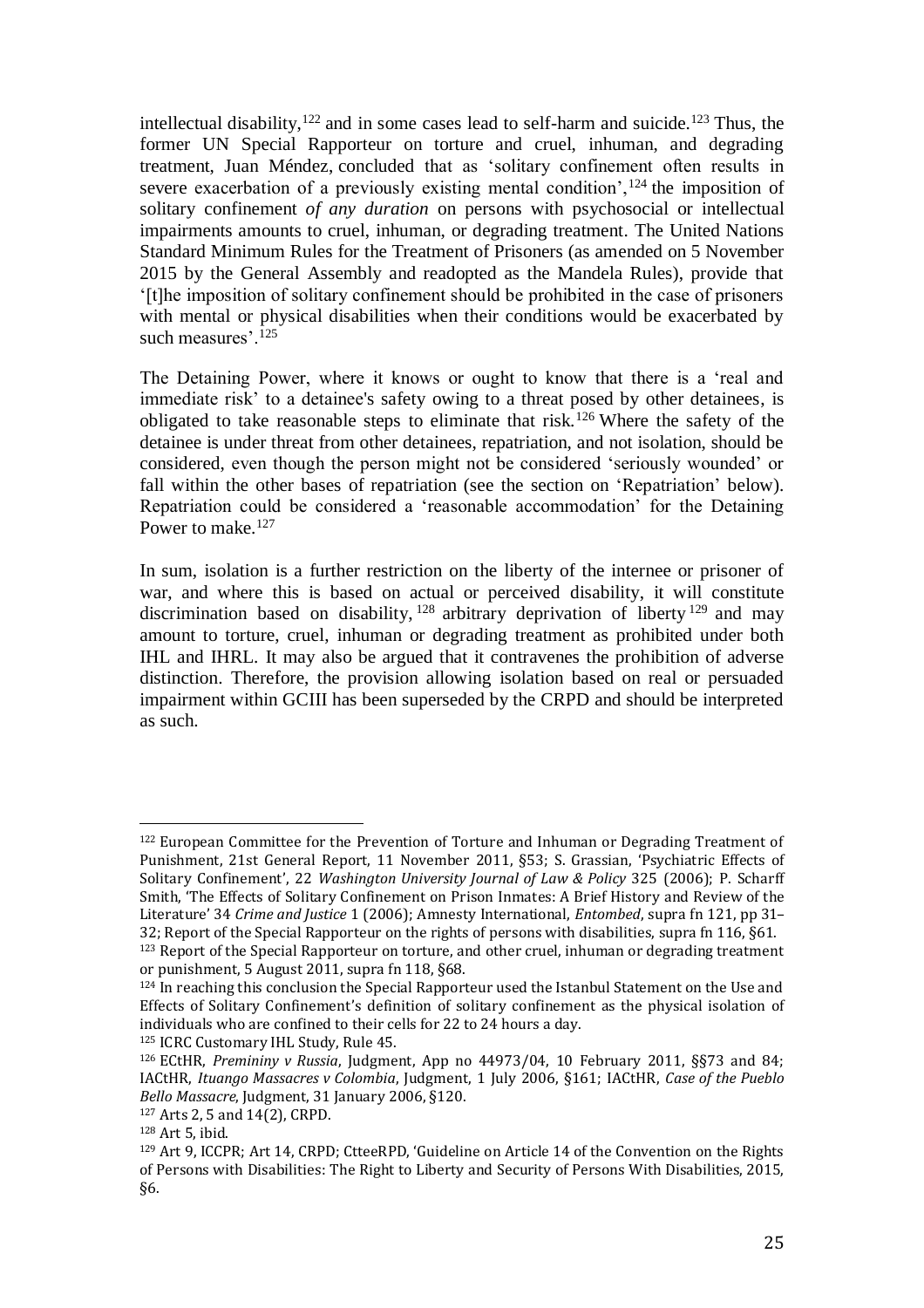## *Repatriation*

IHL provides for repatriation of prisoners of war and internees based on ill health. The repatriation should be direct for those 'incurably' or 'gravely' wounded or sick, or to a neutral country where the prospects of a speedy recovery are higher, or when a prisoner's mental or physical health is seriously threatened by continued captivity.<sup>130</sup> A special agreement may be reached between the parties to the conflict to define the categories and modalities of detainees to be repatriated. A model agreement is annexed to GCIII, which provides a non-exhaustive list of examples of medical conditions that must lead to direct repatriation. As has been argued elsewhere, this model agreement should be revised in light of current medical knowledge, <sup>131</sup> and contemporary understandings of disability as enshrined in the CRPD. Any 'wilful' and unjustified delay in repatriation of prisoners of war or civilians amounts to a grave breach of the Geneva Convention and can be prosecuted as a war crime. 132

The grounds for repatriation should be interpreted in light of the prohibition of torture, cruel, inhuman or degrading treatment (contained in the CRPD as well as other human rights law treaties) as well as the principle of equality and nondiscrimination, and considered as a measure of reasonable accommodation. <sup>133</sup> This interpretation would also be in conformity with IHL's own guarantee of human treatment as well as the prohibition of adverse distinction. There may be instances where, owing to the Detaining Power's inability to secure the rights of the detainee with a disability to equal access to health and rehabilitation, and/or their safety (discussed above), failure to repatriate may amount to torture, cruel, inhuman or degrading treatment, and/or discrimination through failure to provide reasonable accommodation.

## **A Concluding Remark**

In comparison with IHRL, where there is a growing understanding of the impact and interaction between an individual's inherent characteristics – sex, age, ethnicity, disability etc. – and their access to and enjoyment of their human rights, a survey of IHL from a disability perspective indicates that there does not seem to be a similar appreciation of the impact such characteristics can have on the application and realization of the protections afforded by IHL. Instead, the focus is on the role that the individual plays in the conflict setting. However, as this brief survey of some of the protections afforded by IHL indicates, the inherent characteristics of an individual will have a profound effect on their access to IHL guarantees and protections. In compliance with its own norms of humane treatment and adverse distinction, as well as the CRPD, IHL should be interpreted and applied in a manner that takes into account inherent characteristics such as disability, and respond to the lived experience of persons with disabilities in the conflict setting.

<sup>130</sup> Art 110, GCIII; Art 132, GCIV.

<sup>131</sup> M. Sassóli, *Release, Accommodation in Natural Countries, and Repatriation of Prisoners of War*, in A. Clapham, P. Gaeta and M. Sassóli (eds), *The 1949 Geneva Conventions: A Commentary*, Oxford University Press, 2015, p 1042.

<sup>132</sup> Art 85(4)(b), API.

<sup>133</sup> The CtteeRPD has confirmed that reasonable accommodations should be applied in the detention context. Concluding Observations on the Initial Report of Mongolia, UN doc CRPD/C/MNG/CO/1, §25.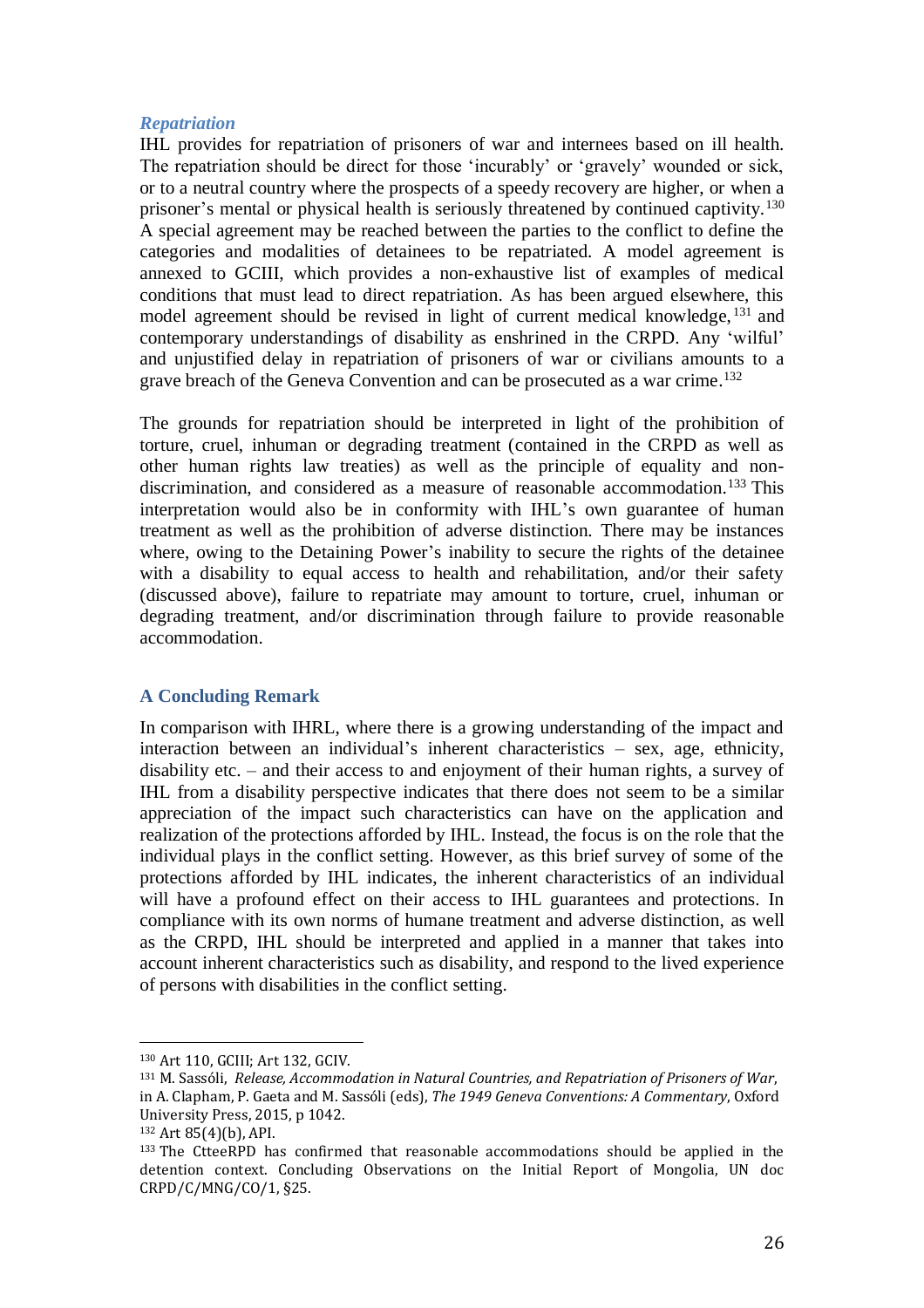## **Eight key findings and recommendations from our research**

## *One. Armed conflict has a devastating and disproportionate impact on persons with disabilities*

Persons with disabilities are at increased risk of acute harm at all phases of an armed conflict; at least in part because they are denied the rights and protections they are entitled to under both IHRL and IHL. Persons with disabilities are the subject of targeted killings, used as human shields and at increased risk of sexual and gender based violence. They are more likely to be killed or injured as a result of inaccessible emergency information, evacuation procedures and shelters. Refugee and displacement camps and facilities lack comprehensive procedures to identify refugees and internally displaced persons with disabilities, and consequently fail to ensure they have equal access to essential services including food, water, shelter and medical care. In the aftermath of conflict, persons with disabilities are routinely denied access to justice, including remedies and reparation, for violations carried out during the conflict.

## *Two. Persons with disabilities remain the forgotten victims of armed conflict*

The impact of armed conflict on persons with disabilities remains a largely ignored topic, by all actors. There are at least 1 billion people with a disability in the world, a large number of whom live in conflict-affected states. Despite this, and the disproportionate impact that conflict has on persons with disabilities, disability is widely regarded as a niche issue within the conflict setting. As a result, IHL provisions that serve to minimize the impact of armed conflict are not being applied in a disability inclusive manner. Mainstream humanitarian services and programmes, run by states as well as humanitarian organizations, are not fully and equally accessible to all persons with disabilities. Services that target, and are specific to the needs of, persons with disabilities are not being developed. In the post-conflict setting, persons with disabilities are not given equal access to full participation in peace processes and transitional justice mechanisms, and their role and potential contribution to conflict prevention and resolution is yet to be realized. Failure to ensure equal access to IHL protections, humanitarian services and transitional justice mechanisms may amount to discrimination on the basis of disability and violations of associated rights and protections.

To remedy some of the abuses faced by persons with disabilities in the conflict setting, these persons must be recognized and empowered to act as agents of change and given equal access to fully and meaningfully participate in humanitarian policy design, implementation and monitoring, as well as peace processes and transitional justice mechanisms. UN agencies and humanitarian organizations must ensure that their services are fully accessible to all persons, including persons with disabilities, and, where necessary, develop specific services that respond to the humanitarian needs of persons with disabilities. UN-mandated commissions of inquiry and UN agency reports should include a disability analysis of armed conflict. The UN General Assembly, Security Council and Human Rights Council should consider the adoption of resolutions dedicated to addressing the disproportionate impact that armed conflict has on persons with disabilities to galvanize attention towards this issue, and call on states, non-state actors and humanitarian actors to take a disability inclusive approach to their law, policy and practice.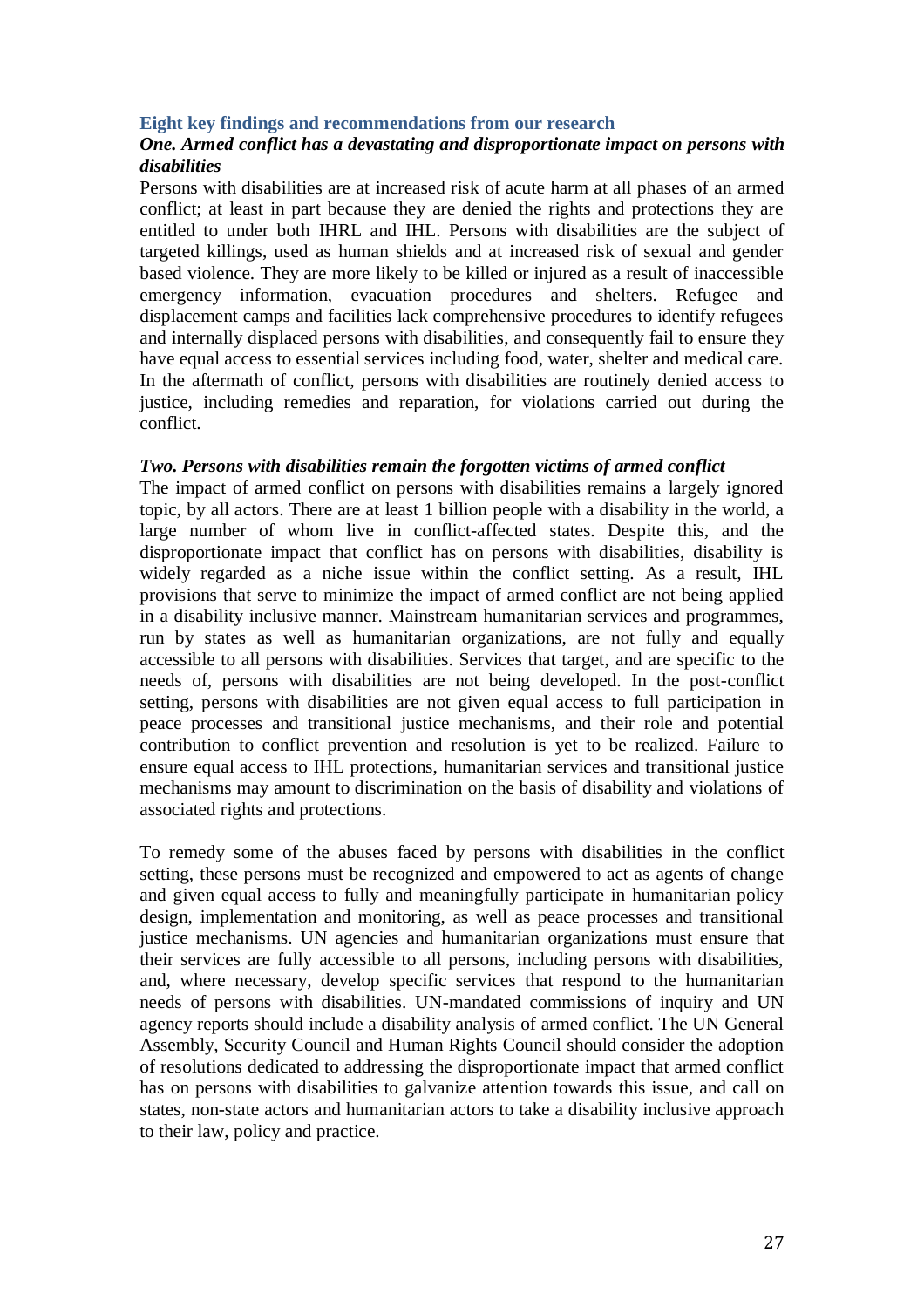Militaries should receive training on disability rights and the diversity of disability, and should consider the impact of their law of armed conflict policies and practices on persons with disabilities. Humanitarian organizations that engage in training ANSAs should ensure that this training includes disability rights and the inclusion of persons with disabilities in the application of the law of armed conflict.

## *Three. Reliable, comprehensive and disaggregated data is needed*

There is an acute lack of reliable and comprehensive quantitative and qualitative data on the impact of armed conflict on persons with physical, sensory, psychosocial and/or intellectual disabilities. Because persons with disabilities are not a homogenous group, data disaggregated by age and gender, as well as other identities as appropriate, is needed to understand the intersectional and multidimensional discrimination they may face. Where data sets do exist, they are often under-inclusive, relying on a narrow, medical-model understanding of disability that excludes psychosocial and/or intellectual impairments. Reliance on poor, under-inclusive data sets to justify budget allocations and develop policy exacerbates the exclusion of certain groups of persons with disabilities and leads to further discrimination.

Only once comprehensive data sets are available, reflecting the lived experiences of persons with disabilities in the conflict setting and the multidimensional discrimination that they face, can advocacy, resources, policy and practice be developed to respond to their lived experience and overcome the barriers faced in accessing their human rights and IHL protections. Nevertheless, we cannot afford to wait for such data to be available. In the interim, whilst we wait for data to be gathered, the well-founded minimum estimate that 15 per cent of every population will be made up of persons with a range of disabilities should steer resource allocation, advocacy and the development of disability inclusive policy and practice.<sup>134</sup>

States Parties to the CRPD should ensure they are meeting their commitment to collect data and statistical research to enable them to formulate and implement the policies necessary to give effect to the CRPD.<sup>135</sup> However, it is not just states that bear the responsibility for data collection. All humanitarian agencies need to ensure that their polices, services and practices in the conflict setting are accessible to persons with disabilities, and should therefore also be collecting data to test the accessibility of their services. To adequately collect such data, personnel should be given specialist training on disability inclusive data collection, data collection ethics as well as the rights of persons with disabilities and the diversity of disability.

# *Four. The CRPD continues to apply during armed conflict, alongside IHL, and may inform the content of the legal regulation of the given situation. Where a state party is engaged in armed conflict abroad, its CRPD obligations follow it.*

The CRPD affirms that the rights of persons with disabilities continue to apply during armed conflict. These rights include the right to equal access and the right to nondiscrimination, including through the provision of reasonable accommodation. The extent to which the CRPD applies to any given armed conflict will be context

<sup>134</sup> WHO, *World Report on Disability*, 2011, p 29.

<sup>135</sup> Art 31(1), CRPD.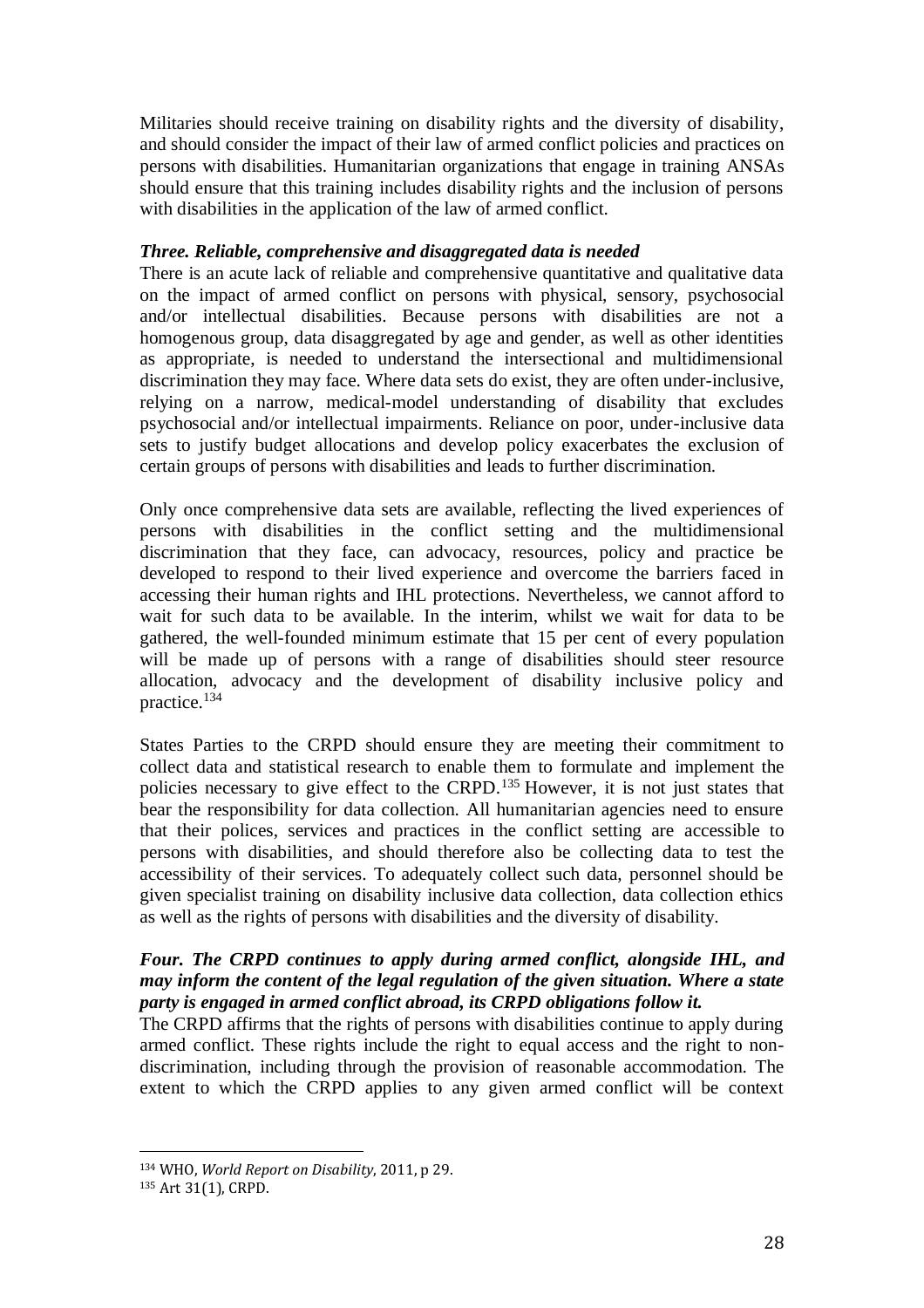dependent and influenced by who the actors are, the territory on which the acts take place, the rights engaged and the IHL norms that are applicable.

States Parties take their CRPD obligations with them when they act outside of their territory, including in the conduct of military operations where they exercise de facto effective control over a geographical area (the spatial model of jurisdiction), or when there is authority and control over an individual or individuals (the personal model of jurisdiction). States' extraterritorial obligations under the CRPD might not apply to the same extent as within their own territory, and some obligations may not apply at all, or at least not in their entirety. The extent to which the CPRD applies will be dependent on the degree of authority and control the state has over the geographical area or the individual(s), how long it has had such control, the rights engaged, the application of IHL provisions and whether or not it has the power to guarantee the right or provision in question.

# *Five. Prevention of primary impairment is confused with disability rights.*

Prevention of primary impairment, through mine-ban campaigns for example, is part of the rights to life and to attainment of the highest standard of health, applicable to all persons equally. Such prevention is not part of disability rights and is thus not an implementing measure under the CRPD. The two are often confused by all actors, resulting in resources and financing being dedicated to prevention initiatives and strategies at the expense of giving effect to disability rights. Although primary prevention policies and practices are not part of the rights of persons with disabilities, all prevention polices, for example mine warning signs and mine awareness campaigns, should be equally accessible to all persons, including those with disabilities.

## *Six. The CRPD calls for specific attention to be paid to the experiences of persons with disabilities within armed conflict and obligates states parties to ensure the protection and safety of persons with disabilities in situations of armed conflict in accordance with their obligations under IHL and IHRL.*

The CRPD unifies IHL and the CRPD in the overall framework applicable in armed conflict, such that IHL norms should be applied in a manner that conforms to the fundamental rights within the CRPD, namely equal access and non-discrimination. The IHL norms of humane treatment – the meaning of which is shaped by the context and characteristics of the individual, including disability – and the prohibition of adverse distinction complement and are reinforced by the CRPD.

In accordance with IHL provisions of humane treatment and the prohibition of adverse distinction, when read in light of the rights to equal access and nondiscrimination within the CRPD, persons with disabilities are entitled to the same IHL protections that are afforded to all other persons, including the rules that relate to the treatment of civilians and persons *hors de combat*, as well as rules governing the conduct of hostilities. Differential treatment, including reasonable accommodation, may be required to ensure that the applicable IHL protections are applied in a nondiscriminatory manner and are accessible to all persons with disabilities.

States, to date, have paid little attention to the experiences of persons with disabilities in the conflict setting and have failed to ensure that their interpretation and application of IHL norms are not carried out in a discriminatory manner. Gathering and using